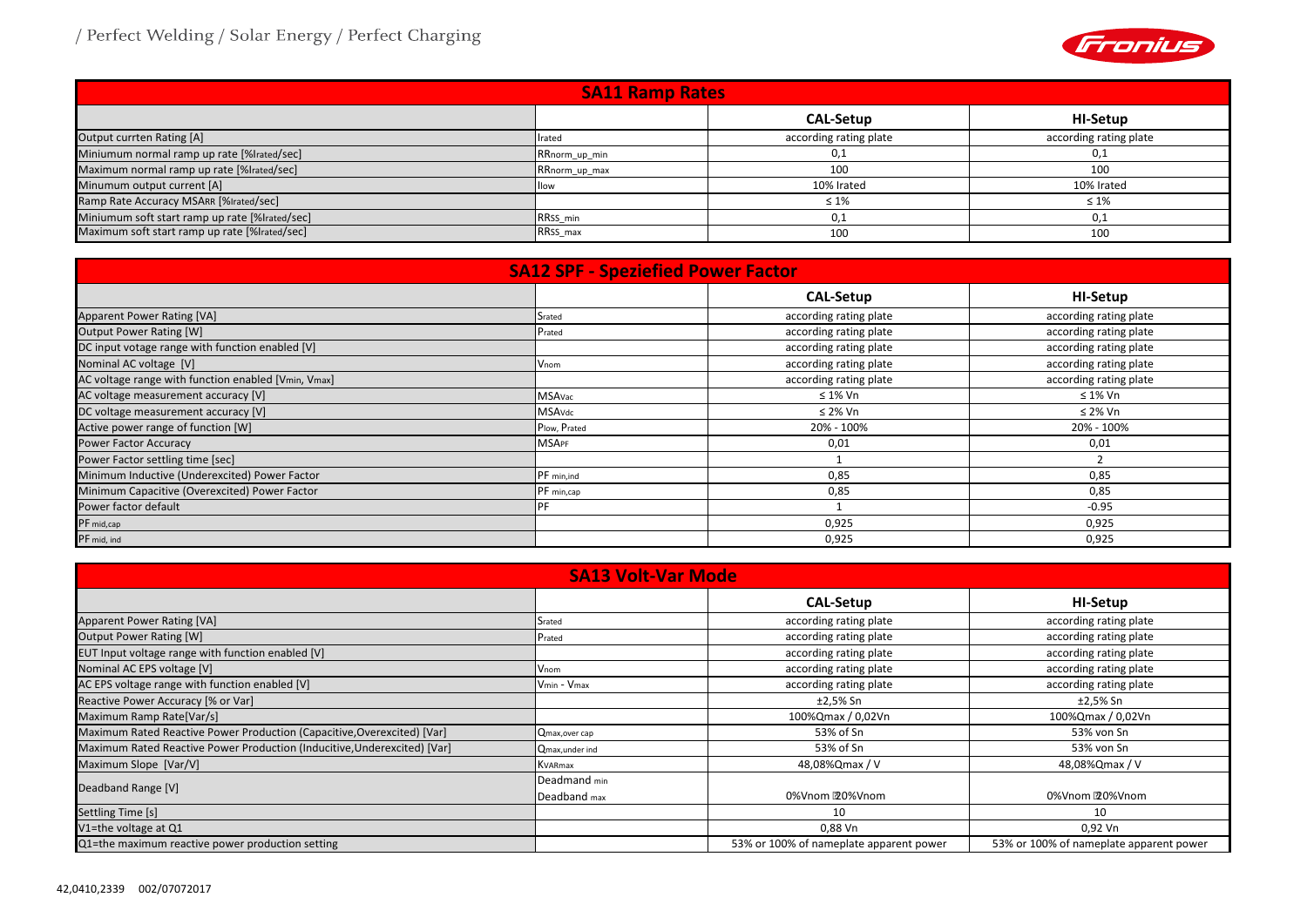| V2=the voltage at Q2                                              | 0,99 Vn                                 | 0,98 Vn                         |
|-------------------------------------------------------------------|-----------------------------------------|---------------------------------|
| Q2=the reaktive power setting at the lower voltage deadband limit |                                         |                                 |
| V3=the voltage at Q3                                              | 1,01 Vn                                 | 1,02 Vn                         |
| Q3=the reaktive power setting at the upper voltage deadband limit |                                         |                                 |
| V4=the voltage at Q4                                              | 1,1 Vn                                  | 1,06 Vn                         |
| Q4=the maximum reactive power absorption setting                  | 53% or 100% of nameplate apparent power | 53% of nameplate apparent power |

|                                                                     | <b>SA14 Frequency Watt</b> |                        |                        |  |  |  |  |  |  |  |  |  |  |
|---------------------------------------------------------------------|----------------------------|------------------------|------------------------|--|--|--|--|--|--|--|--|--|--|
|                                                                     |                            | <b>CAL-Setup</b>       | HI-Setup               |  |  |  |  |  |  |  |  |  |  |
| Output Power Rating [W]                                             | Prated                     | according rating plate | according rating plate |  |  |  |  |  |  |  |  |  |  |
| AC frequency range with function enabled [Hz]                       | fmin, fmax                 | according rating plate | according rating plate |  |  |  |  |  |  |  |  |  |  |
| Manufacturer's stated AC frequency measurement accuracy [Hz or %Hz] | <b>MSAHz</b>               | 0,05Hz                 | 0,05                   |  |  |  |  |  |  |  |  |  |  |
| Manufacturer's stated P(f) accuracy [W or %W]                       | MSAP(f)                    | ±2,5% Prated           | ±2,5% Prated           |  |  |  |  |  |  |  |  |  |  |
| Settling time [sec]                                                 |                            |                        |                        |  |  |  |  |  |  |  |  |  |  |
| Adjustment range of the start of frequency droop [Hz]               | fstart_min, fstart_max     | 60,017 Hz - 66 Hz      | 60,017 Hz - 66 Hz      |  |  |  |  |  |  |  |  |  |  |
| Maximum slope of frequency droop [%Prated/Hz]                       | KPower-Frequ_Max           | 100 %/Hz               | 100 %/Hz               |  |  |  |  |  |  |  |  |  |  |
| Minimum slope of frequency droop [%Prated/Hz]                       | KPower-Frequ_Min           | 10 %/Hz                | 10 %/Hz                |  |  |  |  |  |  |  |  |  |  |
| Slope of acitve power response to changes in frequency              | KPower Frequ               | 33%/Hz                 | 33%/Hz                 |  |  |  |  |  |  |  |  |  |  |

|                                                                          | <b>SA15 Voltage Watt</b>         |                               |                               |
|--------------------------------------------------------------------------|----------------------------------|-------------------------------|-------------------------------|
|                                                                          |                                  | <b>CAL-Setup</b>              | <b>HI-Setup</b>               |
| <b>Output Power Rating [W]</b>                                           | Prated                           | according rating plate        | according rating plate        |
| AC voltage range with function enabled [V]                               | Vmin - Vmax                      | according rating plate        | according rating plate        |
| Nominal AC voltage [V]                                                   | Vnom                             | according rating plate        | according rating plate        |
| AC voltage accuracy [V or %V]                                            | MSAvac                           | $\leq 1\%$ Vn                 | $\leq 1\%$ Vn                 |
| Output Power accuracy [W or %W]                                          | <b>MSA</b> Watts                 | ≤2,5%Prated                   | ≤2,5%Prated                   |
| Accuracy of time                                                         | MSAt                             | 1cyc +1,5cyc (detection time) | 1cyc +1,5cyc (detection time) |
| Settlig time [sec]                                                       |                                  | 10 sec                        | 10 sec                        |
| Adjustment range of the start of active power reduction [V]              | Vstart_min, Vstart_max           | 103%Vnom - 113%Vnom           | 103%Vnom - 113%Vnom           |
| Adjustment range of the stop of the curtailment function [V]             | Vstop_min, Vstop_max             | no hysteresis                 | no hysteresis                 |
| Maximum Slope of active power reduction @208V [%Prated/V]                | Kpower-Volt_Max                  | 48.1 %Pmom/V                  | 48.1 %Pmom/V                  |
| Maximum Slope of active power reduction @240V [%Prated/V]                | Kpower-Volt_Max                  | 41,7%Pmom/V                   | 41,7%Pmom/V                   |
| Maximum Slope of active power reduction @480V [%Prated/V]                | Kpower-Volt_Max                  | 36,1%Pnom/V                   | 36,1%Pnom/V                   |
| Minimum Slope of active power reduction @208V [%Prated/V]                | Kpower-Volt_Min                  | 6,8 %Pmom/V                   | 6,8 %Pmom/V                   |
| Minimum Slope of active power reduction @240V [%Prated/V]                | Kpower-Volt_Min                  | 5,9%Pmom/V                    | 5,9%Pmom/V                    |
| Minimum Slope of active power reduction @480V [%Prated/V]                | Kpower-Volt_Min                  | 5,16%Pnom/V                   | 5,16%Pnom/V                   |
| Range of adjustment of a delay before return to normal operation [sec]   | treturn_min, treturn_max         | no hysteresis                 | no hysteresis                 |
| Adjustment range of the rate of return to normal operation [%Prated/sec] | KPower_Rate_Min, KPower_Rate_Max | no hysteresis                 | no hysteresis                 |
| Use of hysteresis in the Volt-Watt function                              |                                  | no hysteresis                 | no hysteresis                 |
| Slope of the active power response to changes in voltage                 | KPower_Volt, default             | 12.02 %Pmom/V                 | 12.02 %Pmom/V                 |
| Slope of the active power response to changes in voltage                 | KPower_Volt, default             | 10,4 %Pmom/V                  | 10,4 %Pmom/V                  |
| Slope of the active power response to changes in voltage                 | KPower_Volt, default             | 9,03%Pnom/V                   | 9,03%Pnom/V                   |
| Active power rate of return to normal operation                          | KPower_Rate                      | no hysteresis                 | no hysteresis                 |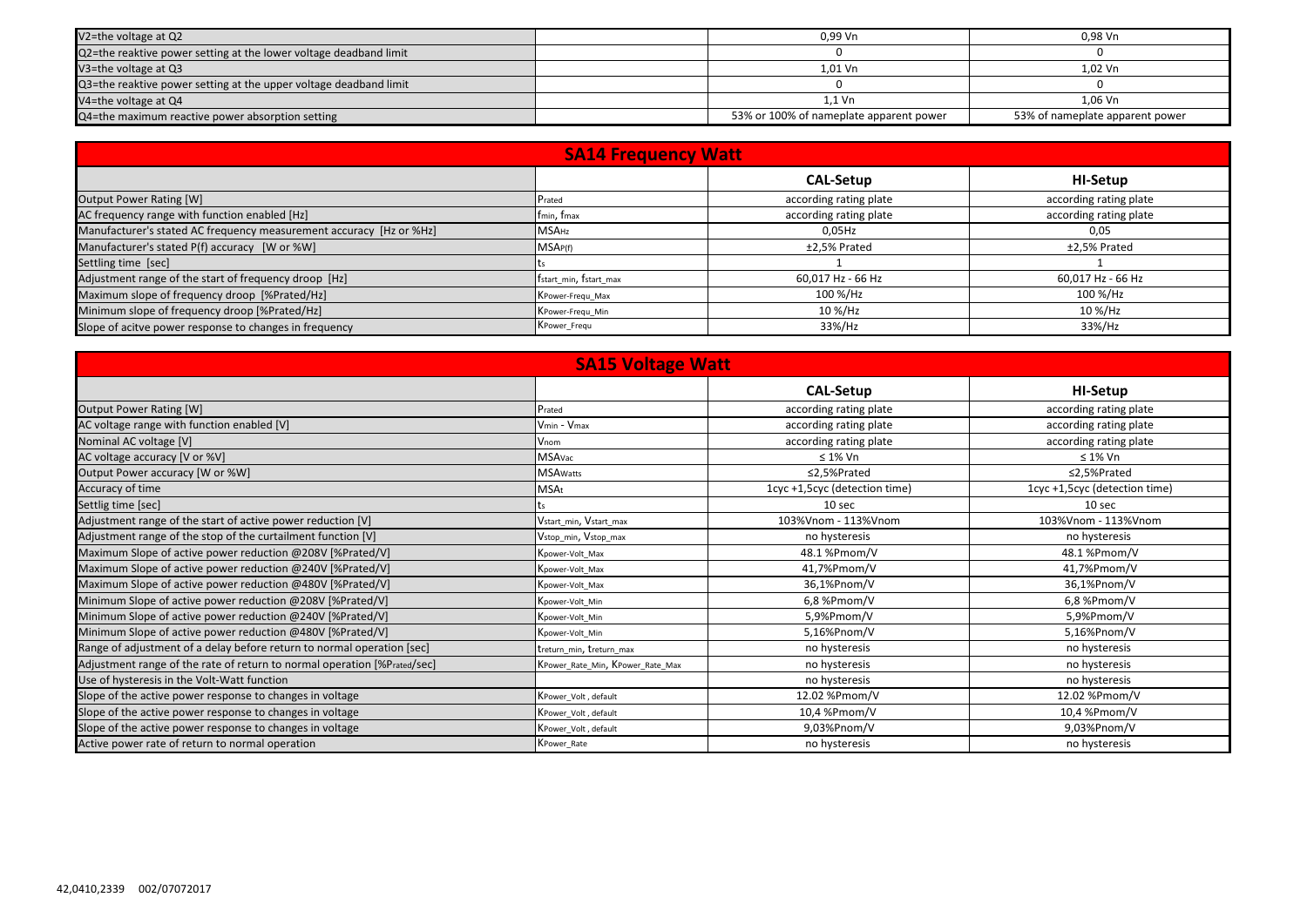Setup Fronius Symo M US

|                     | Voltage Line - Line                                                                                                                                                                                                                                                                                                                                                                                                                                                                                                                                                                                                                                                  | calculated Line - Neutral Voltage<br>values are used for the following trip limits:                                                                                                                                                                                                                                                                                                                                                                                                                                                                                                                                                               | Line - Neutral Voltage Monitoring<br>values are used for the following trip limits:                                                                                                                                                                                                                                                                                                                                                                                             | Frequency<br>values are used for the following trip limits.                                                                                                                                                                                                                                                                                                                                                                                                                                                                                                                                                                                           |  |  |  |
|---------------------|----------------------------------------------------------------------------------------------------------------------------------------------------------------------------------------------------------------------------------------------------------------------------------------------------------------------------------------------------------------------------------------------------------------------------------------------------------------------------------------------------------------------------------------------------------------------------------------------------------------------------------------------------------------------|---------------------------------------------------------------------------------------------------------------------------------------------------------------------------------------------------------------------------------------------------------------------------------------------------------------------------------------------------------------------------------------------------------------------------------------------------------------------------------------------------------------------------------------------------------------------------------------------------------------------------------------------------|---------------------------------------------------------------------------------------------------------------------------------------------------------------------------------------------------------------------------------------------------------------------------------------------------------------------------------------------------------------------------------------------------------------------------------------------------------------------------------|-------------------------------------------------------------------------------------------------------------------------------------------------------------------------------------------------------------------------------------------------------------------------------------------------------------------------------------------------------------------------------------------------------------------------------------------------------------------------------------------------------------------------------------------------------------------------------------------------------------------------------------------------------|--|--|--|
| 208<br>2081         | UAC [V] Clearing Time [sec Clearing Time [Cycle<br>$V < 50 \%$<br>104<br>$50 \le V < 88$<br>183<br>118<br>$110 < V < 120$ %<br>229<br>50<br>2 1209<br>Vmin Outer adjustable<br>$1 - 1260$<br>$104 - 206$<br>$0.016 - 21.0$<br>in Inner adjustabl<br>$0.016 - 21.0$<br>$0.016 - 21.0$<br>$1 - 1260$<br>1 - 1260<br>$210 - 288$<br>Vmax Inner adjustable<br>Vmax Outer adjustable<br>$0.016 - 21.0$<br>$1 - 1260$<br>138<br>300<br>max reconnection valu<br>220<br>300<br>nin reconnection value adjustable   104 - 206<br>$5 - 900$                                                                                                                                   | U <sub>kc</sub> [V] Clearing Time [secClearing Time [Cycl<br>$V < 50 \%$<br>60<br>0,16<br>$0 \leq V \leq 88$<br>106<br>118<br>$10 < V < 120 \%$<br>$\frac{188}{144}$<br>58<br>120%<br>$1 - 1260$<br>in over adjustable<br>$60 - 119$ 0.016 - 21.0<br>adjustable<br>$1 - 1260$<br>1 - 1260<br>$0.016 - 21.0$<br>0.016 - 21.0<br>$121 - 166$<br><b>www.adjustable</b><br><sub>ww</sub> adjustable<br>$121 - 166$<br>$0.016 - 21.0$<br>$1 - 1260$<br>106<br>reconnection \<br>300<br>reconnection value<br>127<br>300<br>in reconnection value adjustable<br>$70 - 119$<br>$5 - 900$                                                                 | U <sub>AC</sub> [V] Clearing Time [sec Clearing Time [Cycle<br>$1 < 50 \%$<br>60<br>$0 \le V \le 88\%$<br>106<br>118<br>$10 < V < 120 \%$<br>$\frac{132}{144}$<br>58<br>: 120%<br>$1 - 1260$<br><b>wow adjustable</b><br>$60 - 119$<br>$0.016 - 21.0$<br>adjustable<br>$60 - 119$<br>121 - 152<br>$0.016 - 21.0$<br>0.016 - 21.0<br>$1.1260$<br>$1.1260$<br>sterer adjustable<br>Vess over adjustable<br>$121 - 152$<br>$0.016 - 21.0$<br>$1 - 1260$                            | F [Hz] Clearing Time [secClearing Time [Cycle<br>$-3.0$ (min outer)<br>< 57.0<br>0,1<br>$-0.7$ (min inner)<br>< 59.3<br>F + 0.5 (max inner<br>> 60.5<br>0,16<br>+ 2.0 (max outer)<br>>62.0<br>$1 - 36000$<br>nis outer adjustable<br>$50.0 - 65.0$<br>$0.016 - 600$<br>- adjustable<br>$1 - 36000$<br>$1 - 36000$<br>$0.016 - 600$<br>www adjustable<br>$50.0 - 65.0$<br><sub>ss out</sub> adjustable<br>$50.0 - 65.0$<br>$1 - 36000$<br>$0.016 - 600$<br>$>$ 59.3 Hz<br>a reconnection<br><sub>ex</sub> reconnection valu<br>< 60.5 Hz<br>nin reconnection value adjustable<br>$50.0 - 65.0$                                                         |  |  |  |
| 220<br><b>220M</b>  | UAC [V] Clearing Time [secClearing Time [Cycles<br>$V < 50 \%$<br>110<br>0.16<br>50 ≤ V < 88 %<br>194<br>$110 < V < 120$ %<br>242<br><b>FSR</b><br>0.16<br>nin Outer adjustal<br>$104 - 218$<br>$0.016 - 21.0$<br>$1 - 126$<br>in Inner adjustable<br>$104 - 21$<br>$0.016 - 21.0$<br>$1 - 1260$<br>max Inner adjustable<br>$222 - 285$<br>$0.016 - 21.0$<br>$1 - 1260$<br>nax Outer adjustable<br>$222 - 285$<br>$0.016 - 21.0$<br>$1 - 1260$<br>194<br>300<br>in reconnection val<br>max reconnection value<br>233<br>300<br>nin reconnection value adjustable<br>$104 - 218$<br>$5 - 900$                                                                         | U <sub>kc</sub> [V] Clearing Time [secClearing Time [Cycle<br>1 < 50%<br>64<br>0.16<br>0 S V < 88 %<br>112<br>110 < V < 120%<br>139<br>$\overline{1}$<br>58<br>152<br>0.16<br>ow adjustab<br>$60 - 121$<br>$0.016 - 21$<br>.126<br><b>INNY adjustable</b><br>$0.016 - 21.0$<br>$1 - 126$<br>$60 - 126$<br>$128 - 166$<br>$0.016 - 21.0$<br>$1 - 1260$<br><b>IMM</b> adjustable<br>ouw adjustable<br>$128 - 166$<br>$0.016 - 21.0$<br>$1 - 1260$<br><b>Right</b> reconnection value<br>112<br>300<br>ax reconnection value<br>135<br>$\frac{300}{5 - 900}$<br>reconnection value adjustable<br>$70 - 126$                                          | U <sub>AC</sub> [V] Clearing Time [secClearing Time [Cycle:<br>$1 < 50$ %<br>64<br>0.16<br>SV<88%<br>112<br>$110 < V < 120$ %<br>139<br><b>FSR</b><br>$\overline{1}$<br>120%<br>0.16<br>$1 - 126$<br>$50 - 126$<br><sub>in Over</sub> adjustab<br>$0.016 - 21$<br>almer adjustable<br>$60 - 126$<br>$0.016 - 21.0$<br>$1 - 1260$<br>128 - 152<br>$0.016 - 21.0$<br>$1 - 1260$<br><b>Ilies</b> adjustable<br>View over adjustable<br>$128 - 152$<br>$0.016 - 21.0$<br>$1 - 1260$ | F [Hz] Clearing Time [secClearing Time [Cycle<br>- 3.0 (min outer)<br>57.0<br>0.16<br>$0.7$ (min inner)<br>$F + 0.5$ (max inner)<br>>60.5<br>0.16<br>$+2.0$ (max outer<br>$1 - 360$<br><b>Minimum adjustable</b><br>$50.0 - 65$<br>$0.016 - 6$<br>a now adjustable<br>$50.0 - 65$<br>$0.016 - 600$<br>$1 - 36000$<br>$50.0 - 65.0$<br>$0.016 - 600$<br>$1 - 36000$<br><b>Kiner</b> adjustable<br><sub>as out</sub> adjustable<br>$50.0 - 65.0$<br>$0.016 - 600$<br>$1 - 36000$<br>nia reconnection va<br>$>$ 59.3 Hz<br>na reconnection value<br>< 60.5 Hz<br>in reconnection value adjustable<br>$50.0 - 65.0$                                       |  |  |  |
| 240.<br><b>240N</b> | $222 - 288$<br>$5 - 900$<br>hax reconnection valueadis<br>ring Time [secClearing Time [Cycl<br>UAC <sub>[V]</sub><br>$V < 50 \%$<br>120<br>0,16<br>50 ≤ V < 88 %<br>110 < V < 120 %<br>$\frac{211}{264}$<br>/ ≥ 120%<br>288<br>0,16<br>Vmin Outer adjustable<br>$104 - 235$<br>$0.016 - 21.0$<br>$1 - 1260$<br>nin Inner adjustable<br>$34 - 23$<br>$0.016 - 21.0$<br>.1260<br>/max Inner adjustable<br>$242 - 288$<br>$0.016 - 21.0$<br>$1 - 1260$<br>nax Outer adjustabl<br>$0.016 - 21.0$<br>$1 - 1260$<br>nin reconnection value<br>211<br>300<br>254<br>Vmax reconnection value<br>Vmin reconnection value adjustable<br>300<br>$104 - 231$<br>$5 - 900$        | $128 - 166$<br>$5 - 900$<br>ax reconnection valuead<br><b>stable</b><br>sring Time [secClearing Time [Cyc<br>$U \wedge c$ $[V]$<br>$1 < 50 \%$<br>69<br>0,16<br>9<br>0 ≤ V < 88 %<br>10 < V < 120 %<br>$\frac{122}{152}$<br>118<br>58<br>: 120%<br>166<br>0,16<br>ow adjustable<br>$60 - 137$<br>$0.016 - 21.0$<br>$1 - 1260$<br>asser adjustable<br>$60 - 137$<br>.126<br>$0.016 - 21.0$<br>$140 - 166$<br>$0.016 - 21.0$<br>$1 - 1260$<br><b>IMAY adjustable</b><br>adjustable<br>40 - 168<br>$1 - 1260$<br>in reconnection value<br>122<br>300<br>reconnection value<br>147<br>300<br>reconnection value adjustable<br>$70 - 137$<br>$5 - 900$ | learing Time [Cycl<br>$U \sim N$<br>Time [sec<br>$< 50$ %<br>60<br>0,16<br>9<br>0 ≤ V < 88 %<br>10 < V < 120 %<br>$\frac{106}{132}$<br>118<br>2120%<br>144<br>0,16<br>9<br>ow adjustable<br>$60 - 119$<br>$0.016 - 21.0$<br>$1 - 1260$<br>issier adjustable<br>$60 - 119$<br>$0.016 - 21.$<br>$1 - 1260$<br>$121 - 152$<br>$0.016 - 21.0$<br>$1 - 1260$<br><b>where</b> adjustable<br>er adjustable<br>$121 - 15$<br>$0.016 - 21.0$<br>$1 - 1260$                               | $50.0 - 65.0$<br>nux reconnection valuead<br>ustable<br>F[Hz] K<br>ring Time [secClearing Time [Cy<br>$-3.0$ (min outer)<br>< 57.0<br>0,16<br>- 0.7 (min inner)<br>- + 0.5 (max inner<br>$\frac{1}{50.5}$<br>$\frac{0.16}{0.16}$<br>+ 2.0 (max outer)<br>>62.0<br>0,16<br>in suer adjustable<br>$50.0 - 65.0$<br>$0.016 - 600$<br>$1 - 36000$<br><sub>is new</sub> adjustable<br>50.0 - 65.<br>$-36000$<br>$0.016 - 60$<br>www adjustable<br>$50.0 - 65.0$<br>$0.016 - 600$<br>$1 - 36000$<br>adjustable<br>33 - 0.02<br>$0.016 - 600$<br>$1 - 36000$<br>> 59.3 Hz<br>sis reconnection value<br>< 60.5 Hz<br>$50.0 - 65.0$                            |  |  |  |
|                     | $5 - 90$<br>UAC [V] Clearing Time [sec Clearing Time [Cycle<br>220 0,16 9<br>$V < 50 \%$<br>$50 \leq V < 88$<br>387<br>$110 < V < 120$ %<br>484<br><b>CO</b><br>0.16<br>Vmin Outer adjustable<br>$207 - 436$<br>$0.016 - 21.0$<br>$1 - 1260$<br>$-43$<br>1016 - 210<br>ax Inner adjustabl<br>$144 - 55$<br>$0.016 - 21.0$<br>$1 - 1260$<br>Vmax Outer adjustable<br>444 - 558<br>$0.016 - 21.0$<br>$1 - 1260$<br>tin reconnection value<br>387<br>300<br>Vmax reconnection value<br>$\frac{466}{207 - 436}$<br>$\frac{300}{5 \cdot 900}$<br>nin reconnection value adjustable<br>$5 - 900$                                                                           | reconnection va<br>U <sub>AC</sub> [V] Clearing Time [secClearing Time [Cycle<br>127 0.16 9<br>50%<br>$\leq$ V < 88 %<br>225<br>$10 < V < 120 \%$<br>280<br><b>KR</b><br>ow adjustable<br>$120 - 252$<br>$0.016 - 21.0$<br>$1 - 1260$<br>adjustable<br>1016 - 21 0<br>$156 - 322$<br>$0.016 - 21.0$<br>$1 - 128$<br>suw adjustal)<br>ow adjustable<br>$256 - 322$<br>$0.016 - 21.0$<br>$1 - 1260$<br>a reconnection value<br>226<br>300<br>ess reconnection value<br>ess reconnection value adjustable 120 - 252<br>$-300$<br>6.00                                                                                                                | U <sub>AC</sub> [V] Clearing Time [sec Clearing Time [Cycle<br>127 0,16 9<br>50%<br>$S$ V < 88 %<br>225<br>$0 < V < 120$ %<br>280<br><b>FSR</b><br>nouse adjustable<br>$120 - 252$<br>$0.016 - 21.0$<br>$1 - 1260$<br>016-21<br>$256 - 32$<br>$0.016 - 21.0$<br>$1 - 1260$<br>xmer adjustal<br>ow adjustabl<br>$256 - 322$<br>$0.016 - 21.0$<br>$1 - 1260$                                                                                                                      | « reconnect<br>F [Hz] Clearing Time [secClearing Time [Cycl<br>- 3.0 (min outer<br>57.0<br>$-0.7$ (min inner)<br>< 59.3<br>$= + 0.5$ (max inner<br>560K<br>0.16<br><b>Minimum adjustable</b><br>$50.0 - 65.0$<br>$0.016 - 600$<br>$1 - 36000$<br>usnur adjustable<br>usnur adjustable<br>$00 - 65$<br>$016 - F0$<br>$50.0 - 65.0$<br>$0.016 - 600$<br>$1 - 36001$<br>ux out adjustable<br>$50.0 - 65.0$<br>$0.016 - 600$<br>$1 - 36000$<br>$> 59.3$ Hz<br>is reconnection val                                                                                                                                                                         |  |  |  |
| 80N                 | UAC [V] D<br>saring Time [secClearing Time [Cycle<br>$V < 50 \%$<br>240<br>0.16<br>SV < 88<br>422<br>$110 < V < 116$ %<br>528<br>58<br>558<br>> 116%<br>0.16<br>in Outer adi<br>$207 - 476$<br>$0.016 - 21.0$<br>$1 - 1260$<br>Vmin Inner adjustable<br>$207 - 476$<br>$0.016 - 21.0$<br>$1 - 1260$<br>nax Inner adjustable<br>$484 - 558$<br>$0.016 - 21.0$<br>$1 - 1260$<br>ax Outer adjustabl<br>$0.016 - 21.$<br>$-126$<br>/min reconnection val<br>422<br>300<br>max reconnection value<br>$\frac{509}{207-476}$<br>$\frac{300}{5 \cdot 900}$<br>max reconnection valueadjus<br>$5 - 900$<br>184 - 551                                                          | U <sub>kc</sub> [V] Clearing Time [secClearing Time [Cycl<br>$1 < 50 \%$<br>139<br>0.16<br>SV < 88<br>118<br>245<br>$10 < V < 116$ %<br>305<br>58<br>2 116%<br>322<br>0,16<br>$\alpha$<br>ouw adjusta<br>$120 - 275$<br>$0.016 - 21.0$<br>$1 - 126$<br>asser adjustable<br>$120 - 27$<br>$0.016 - 21.0$<br>$1 - 1260$<br>$279 - 322$<br>$0.016 - 21.0$<br>$1 - 1260$<br>www.adjustabl<br>$0.016 - 21.0$<br>126<br>a reconnection valu<br>244<br>300<br>reconnection value<br>$\frac{294}{120 \cdot 275}$<br>$\frac{300}{5 - 900}$<br>$1 - 1260$<br>nax reconnection valueadjustable<br>$279 - 300$<br>$5 - 900$<br>$1 - 1260$                     | $U \in [V]$<br>aring Time [secClearing Time [Cycle<br>$1 < 50 \%$<br>139<br>0.16<br>SV < 88<br>245<br>118<br>305<br>10 < V < 116 %<br>58<br>2116%<br>322<br>0,16<br>$\Omega$<br>ouw adjusta<br>$120 - 275$<br>$0.016 - 21.0$<br>$1 - 126$<br><b>Allen adjustable</b><br>$120 - 27$<br>$0.016 - 21.0$<br>$1 - 1260$<br>$279 - 32$<br>$0.016 - 21.0$<br>$1 - 1260$<br>$0.016 - 21$<br>ouw adjusta<br>$1 - 126$                                                                    | F[Hz] D<br>saring Time [sec<br>paring Time [Cycl<br>$= -3.0$ (min outer)<br>< 57.0<br>0.16<br>0.7 (min inner)<br>< 59.3<br>$F + 0.5$ (max inner)<br>> 60.5<br>0,16<br>+ 2.0 (max outer)<br>>62.0<br>0,16<br><sup>un outer</sup> adjustable<br>$50.0 - 65.$<br>$0.016 - 60$<br>$1 - 3600$<br>in nur adjustable<br>$50.0 - 65.1$<br>$0.016 - 600$<br>$1 - 36000$<br>$50.0 - 65.0$<br>$0.016 - 600$<br>$1 - 36000$<br>www.adjustal<br>$-3600$<br>s ou adjustable<br>in reconnection val<br>$> 59.3$ Hz<br><u>« reconnection value</u><br>$< 60.5$ Hz<br>$50.0 - 65.0$<br>ustable<br>Free reconnection valueadjustable<br>$50.0 - 65.0$                   |  |  |  |
| BR/<br>BR1          | <b>HAC M</b><br>ing Time [secClearing Time [Cy<br>$V < 80 \%$<br>176<br>1 < 80%<br>176<br>0.4<br>V ≥ 110%<br>242<br>0.2<br>/ ≥ 110%<br>$\frac{242}{104 - 218}$<br>$0.016 - 21.0$<br>$\frac{12}{1.1260}$<br>nin Outer adjustat<br>$0.016 - 21.0$<br>$0.016 - 21.0$<br>$1.1260$<br>$1.1260$<br>max Inner adjustab<br>$222 - 281$<br>/max Outer adjustabl<br>$0.016 - 21.0$<br>$-285$<br>$1 - 1260$<br>176<br>max reconnection value<br>242<br>300<br>$1 - 1260$<br>$1 - 1260$<br>$0.016 - 21.0$<br>in reconnection value adjustable 104 - 218                                                                                                                          | U <sub>AC</sub> M<br>learing Time [secClearing Time [C]<br>180%<br>$102$<br>< 80%<br>102<br>$V \ge 110\%$<br>139<br>02<br>12<br>: 1105<br>139<br>$\frac{12}{1.1260}$<br>$0.016 - 21.0$<br>ow adjustable<br>$60 - 126$<br>adjustable<br>$0.016 - 21.0$<br>$0.016 - 21.0$<br>$-126$<br>$128 - 166$<br>$1 - 1260$<br><b>IMAY adjustable</b><br>www.adjustable<br>$128 - 166$<br>$0.016 - 21.0$<br>$1 - 1260$<br>102<br>« reconnection value<br>139<br>300<br>$1 - 1260$<br>1 - 1260<br>m reconnection value adjustable 70 - 126<br>xx reconnection valueadjustable 128 - 166<br>$5 - 900$                                                            | U <sub>KC</sub> M<br>aring Time [secClearing Time [C<br>< 80%<br>102<br>< 80%<br>102<br>0.4<br>2110%<br>139<br>02<br>: 110%<br>139<br>$1 - 1260$<br>$0.016 - 21.0$<br>$60 - 126$<br>ous adjustabl<br>adjustable<br>$60 - 126$<br>128 - 152<br>$0.016 - 21.0$<br>$0.016 - 21.0$<br>$1 - 1260$<br>xmer adjustable<br>vouw adjustable<br>$0.016 - 21.0$<br>$128 - 152$<br>$1 - 1250$                                                                                               | FIHEL C<br>saring Time [secClearing Time [Cyc<br>$-3.0$ (min outer)<br>$< 57.5$<br>$-0.7$ (min inner)<br>$-575$<br>$F + 0.5$ (max inner)<br>>62.0<br>+ 2.0 (max outer)<br>>62.0<br>$1 - 36000$<br>$0.016 - 600$<br>$50.0 - 65.0$<br><b>Manufacturer adjustable</b><br>adjustable<br>50.0 - 65.0<br>50.0 - 65.0<br>$1 \cdot 36000$<br>$1 \cdot 36000$<br>$0.016 - 600$<br>www.adjustabl<br>adjustable<br>$50.0 - 65.0$<br>$0.016 - 600$<br>$1 - 36000$<br>$>$ 59.9 H<br>« reconnection value<br>< 60.1 Hz<br>au reconnection value adjustable 50.0 - 65.0<br>au reconnection valueadjustable 50.0 - 65.0                                               |  |  |  |
| 50Hz<br>50HN        | UAC [V] Clearing Time [secClearing Time [Cycles<br>$V < 50 \%$<br>110<br>0,16<br>50 ≤ V < 88 %<br>194<br>100<br>$110 < V < 120$ %<br>242<br>: 120%<br>0.16<br>264<br>iin Outer adjust.<br>$34 - 22$<br>$1 - 105$<br>$0.020 - 21.0$<br>in Inner adjustable<br>$1 - 1050$<br>$34 - 22$<br>$0.020 - 21.0$<br>/max Inner adjustable<br>$218 - 285$<br>$0.020 - 21.0$<br>$1 - 1050$<br>Vmax Outer adjustable<br>$218 - 281$<br>$0.020 - 21.0$<br>$1 - 1050$<br>nin reconnection value<br>194<br>300<br>242<br>nax reconnection value<br>$\frac{300}{5.900}$<br>Vmin reconnection value adjustable<br>$104 - 221$<br>$5 - 900$<br>hax reconnection valueadius<br>218 - 288 | U <sub>kc</sub> [V] Clearing Time [secClearing Time [Cycle<br>$1 < 50\%$<br>64<br>0.16<br>SV < 88<br>112<br>100<br>10 < V < 120%<br>139<br>50<br>120%<br>152<br>0.16<br>60 - 132<br>$-105$<br>ow adjust:<br>$0.020 - 21.0$<br><b>www.adjustable</b><br>$1 - 1050$<br>$60 - 13$<br>$0.020 - 21.0$<br>$126 - 166$<br>$0.020 - 21.0$<br>$1 - 1050$<br>ow adjustable<br>$126 - 16$<br>$0.020 - 21.0$<br>$1 - 1050$<br>in reconnection value<br>112<br>300<br>135<br>« reconnection value<br>$\frac{300}{5 - 900}$<br>in reconnection value adjustable<br>$70 - 13$<br>as reconnection valueadiustable<br>$126 - 166$<br>$5 - 900$                     | U <sub>KC</sub> M<br>learing Time [secClearing Time [Cycles<br>< 50%<br>64<br>0.16<br>$5V < 88\%$<br>112<br>100<br>$10 < V < 120$ %<br>139<br>50<br>:120%<br>0.16<br>152<br>$50 - 132$<br>$1 - 105$<br>over adjusta<br>iwer adjustable<br>60 - 132<br>$0.020 - 21.0$<br>$1 - 1050$<br>$126 - 15$<br>$0.020 - 21.0$<br>$1 - 1050$<br>لاستنسا adjustable<br>السياسية adjustable<br>$126 - 152$<br>$0.020 - 21.0$<br>$1 - 1050$                                                    | F [Hz] Clearing Time [secClearing Time [Cycle<br>$-5.0$ (min outer)<br>45.0<br>0.16<br>$-2.0$ (min inner)<br>< 48.0<br>$F + 0.5$ (max inner)<br>> 50.5<br>0.16<br>+ 2.0 (max outer)<br>> 55.0<br>0.16<br>$1 - 3000$<br>sis outer adjustable<br>$45.0 - 55.0$<br>$0.020 - 60$<br>ine adjustable<br>$45.0 - 55$<br>$1 - 30000$<br>$0.020 - 600$<br>$45.0 - 55.0$<br>$0.020 - 600$<br>$1 - 30000$<br>us ou adjustable<br>$1 - 30000$<br>$45.0 - 55.1$<br>$0.020 - 600$<br>nia reconnection value<br>$>$ 48.0 Hz<br><sub>tex</sub> reconnection value<br>$650.5$ Hz<br>in reconnection value adjustable<br>nu reconnection valueadiustable<br>45.0 - 55.0 |  |  |  |
|                     | UAC <sub>[V]</sub><br>ng Time [sec <mark>Clearing Time [Cycl</mark><br>V < 50%<br>208<br>0,16<br>$0 \le V < 88$<br>365<br>457<br>$110 < V < 120 \%$<br>: 120<br>Vmin Outer adjustable<br>$207 - 436$<br>$0.020 - 21.0$<br>$1 - 1050$<br>nin Inner adjustable<br>37 - 431<br>$0.020 - 21.0$<br>$-1050$<br>Vmax Inner adjustable<br>$435 - 558$<br>$0.020 - 21.0$<br>$1 - 1050$<br>in reconnection valu<br>365<br>300<br>Vimax reconnection value<br>457<br>300<br>in reconnection value adjustable<br>$207 - 438$<br>$5 - 900$<br>$5 - 900$<br>Voltage trip limit accur-                                                                                              | $U \ltimes [V]$<br>ing Time [secClearing Time [Cy<br>$V < 50 \%$<br>120<br>0.16<br>$0 \le V \le 88$<br>211<br>$110 < V < 120 \%$<br>264<br>120%<br>nin oyay adjustable<br>$120 - 252$<br>$0.020 - 21.0$<br>$1 - 1050$<br><b>in twee adjustable</b><br>120 - 25<br>$0.020 - 21.0$<br>.105<br><b>Killer adjustable</b><br>$251 - 322$<br>$0.020 - 21.0$<br>$1 - 1050$<br>adjustable<br>in reconnection value<br>211<br>300<br>us reconnection value<br>264<br>300<br>reconnection value adjustable 120 - 252<br>$5 - 900$<br>reconnection valueadjustable<br>$5 - 90$                                                                               | earing Time (Cy<br>$U \sim N$<br>Time (sec)<br>$1 < 50 \%$<br>120<br>0.16<br>5V < 88<br>211<br>m<br>$10 < V < 120$ %<br>264<br>: 120%<br>nin over adjustable<br>$120 - 252$<br>$0.020 - 21.0$<br>$1 - 1050$<br>$1 - 1050$<br><sub>in Iver</sub> adjustable<br>$120 - 25$<br>$0.020 - 21.0$<br>www.adjustable<br>$251 - 322$<br>$0.020 - 21.0$<br>$1 - 1050$<br>adjustable<br>261.22<br>0.020 - 21.0<br>$1 - 1050$                                                               | F[Hz] D<br>ng Time [secClearing Time [Cy<br>$-5.0$ (min outer)<br>< 45.0<br>0,16<br>$-2.0$ (min inner)<br>< 48.0<br>01<br>$+0.5$ (max inner<br>> 50.5<br>0,16<br>+ 2.0 (max outer<br>nis outer adjustable<br>$45.0 - 55.0$<br>$0.020 - 600$<br>$1 - 30000$<br><sub>is new</sub> adjustable<br>5.0 - 55<br>$-30000$<br>$0.020 - 60$<br>www.adjustable<br>$45.0 - 55.0$<br>$0.020 - 600$<br>$1 - 30000$<br>ur adjustable<br>22.0.25<br>$0.020 - 500$<br>$1 - 30000$<br>in reconnection value<br>>48.0 Hz<br>us reconnection value<br>< 50.5 Hz<br>on value adjustable<br>$45.0 - 55$<br>reconnection valueadjustabl                                     |  |  |  |

**Frequency trip limit accuracy Trip time accuracy Detection time** +/- 0.05 Hz +/- 16.7 ms (60Hz) / '+/- 20.0 ms (50Hz) (1 cycle) 25 ms (60Hz) / 30 ms (50Hz) (1.5 cycles)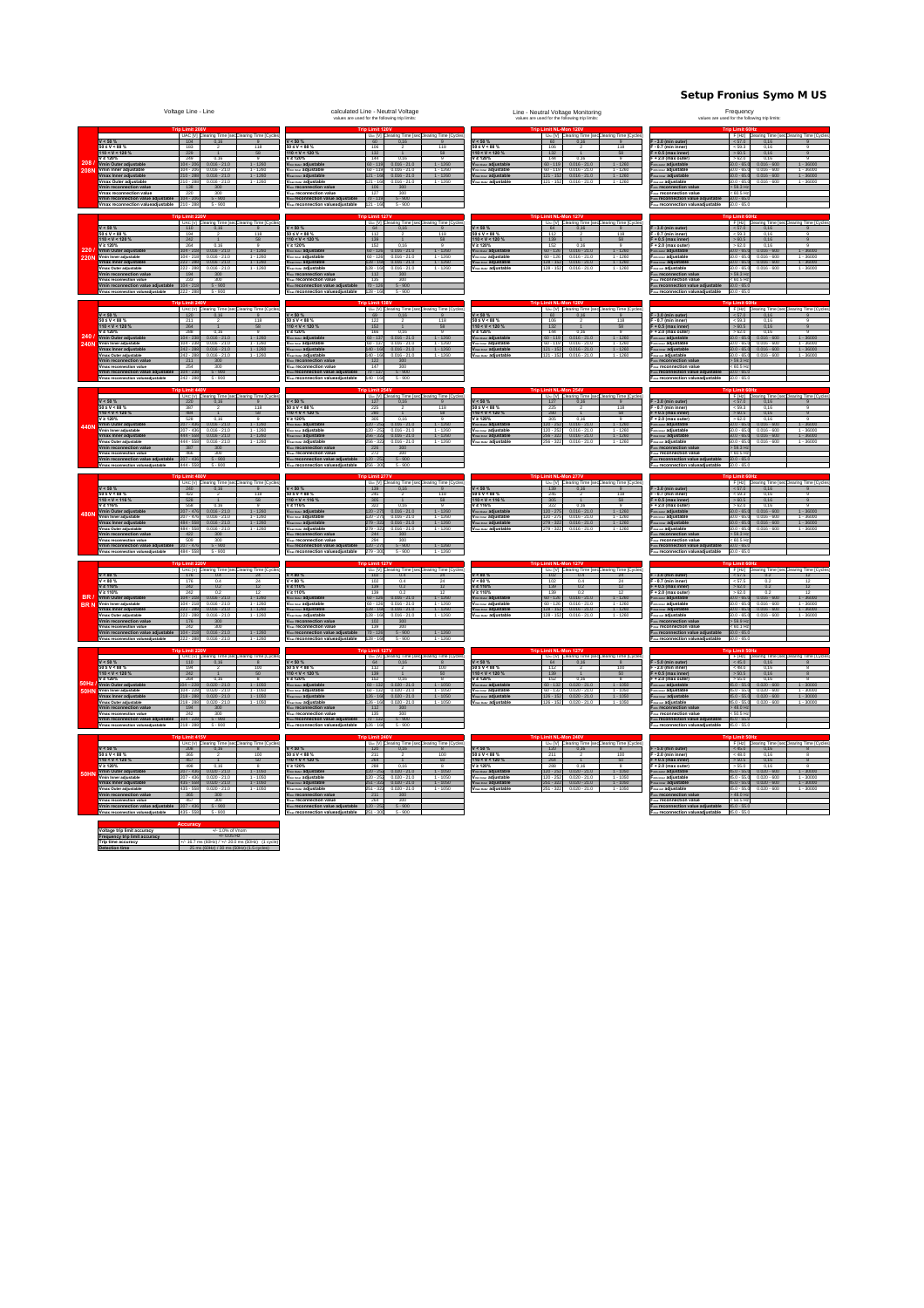| p Limit 208V |                |                                                |                                         | <b>Trip Limit 120V</b> |                |                                                              |                                             |             | <b>Trip Limit NL-Mon 120V</b> |                                                               | <b>Trip Limit 60Hz</b>                                                               |               |               |                                           |  |  |
|--------------|----------------|------------------------------------------------|-----------------------------------------|------------------------|----------------|--------------------------------------------------------------|---------------------------------------------|-------------|-------------------------------|---------------------------------------------------------------|--------------------------------------------------------------------------------------|---------------|---------------|-------------------------------------------|--|--|
|              |                | UAC [V]Clearing Time [seclearing Time [Cycles] |                                         |                        |                | U <sub>AC</sub> [V] Clearing Time [secClearing Time [Cycles] |                                             |             |                               | U <sub>AC</sub> [V] Clearing Time [sec]Clearing Time [Cycles] |                                                                                      | F [Hz]        |               | Clearing Time [sec]Clearing Time [Cycles] |  |  |
| 104          |                | 118 (1.96s)                                    | $V < 50$ % (LV3)                        | 60                     |                | 118 (1.96s)                                                  | $V < 50$ % (LV3)                            | 60          |                               | 118 (1.96s)                                                   | F - 3.0 (min outer) (LF2)                                                            | < 56.0        | 0.16          | 9(0.149s)                                 |  |  |
| 146          | $10 - 21$      | 1258 (20.96s)                                  | $50 \le V < 70$ % (LV2)                 | 84                     | $10 - 21$      | 1258 (20.96s)                                                | $50 \le V < 70$ % (LV2)                     |             | $10 - 21$                     | 1258 (20.96s)                                                 | F - 1.5 (min inner) (LF1)                                                            | < 57.0        | $20 - 21$     | 1258 (20.96s)                             |  |  |
| 183          | $20 - 21$      | 1258 (20.96s)                                  | $70 \le V \le 88 \%$ (LV1)              | 106                    | $20 - 21$      | 1258 (20.96s)                                                | $70 \le V < 88 \% (LV1)$                    | 106         | $20 - 21$                     | 1258 (20.96s)                                                 | $F + 0.5$ (max inner) (HF1)                                                          | >63.0         | $20 - 21$     | 1258 (20.96s)                             |  |  |
| 229          | $0.92 - 1$     | 58 (0.96s)                                     | $110 < V < 120$ % (HI1)                 | 132                    | $0.92 - 1$     | 58 (0.96s)                                                   | 110 < V < 120 % (HI1                        | 132         | $0.92 - 1$                    | 58 (0.96s)                                                    | F + 2.0 (max outer) (HF2)                                                            | >64.0         | 0.16          | 9(0.149s)                                 |  |  |
| 249          | 0.16           | 9(0.149s)                                      | $V \ge 120\%$ (HI2)                     | 144                    | 0.16           | 9(0.149s)                                                    | $V \ge 120\%$ (HI2)                         | 144         | 0.16                          | 9(0.149s)                                                     | F <sub>min outer</sub> adjustable                                                    | $50.0 - 66.0$ | $0.016 - 600$ | $1 - 36000$                               |  |  |
| $04 - 206$   | $0.016 - 21.0$ | $1 - 1260$                                     | V <sub>min Outer</sub> adjustable       | $60 - 119$             | $0.016 - 21.0$ | $1 - 1260$                                                   | V <sub>min Outer</sub> adjustable           | $60 - 119$  | $0.016 - 21.0$                | $1 - 1260$                                                    | F <sub>min inner</sub> adjustable                                                    | $50.0 - 66.0$ | $0.016 - 600$ | $1 - 36000$                               |  |  |
| $04 - 206$   | $0.016 - 21.0$ | $1 - 1260$                                     | V <sub>min Middle</sub> adjustable      | $60 - 119$             | $0.016 - 21.0$ | $1 - 1260$                                                   | V <sub>min</sub> Middle adiustable 60 - 119 |             | $0.016 - 21.0$                | $1 - 1260$                                                    | F <sub>max inner</sub> adjustable                                                    | $50.0 - 66.0$ | $0.016 - 600$ | $1 - 36000$                               |  |  |
| $04 - 206$   | $0.016 - 21.0$ | $1 - 1260$                                     | V <sub>min Inner</sub> adiustable       | $160 - 115$            | $0.016 - 21.0$ | $1 - 1260$                                                   | V <sub>min Inner</sub> adjustable           | $60 - 119$  | $0.016 - 21.0$                | $1 - 1260$                                                    | F <sub>max out</sub> adjustable                                                      | $50.0 - 66.0$ | $0.016 - 600$ | $1 - 36000$                               |  |  |
| $18 - 288$   | $0.016 - 21.0$ | $1 - 1260$                                     | <b>V<sub>max Inner</sub></b> adiustable | $121 - 166$            | $0.016 - 21.0$ | $1 - 1260$                                                   | V <sub>max Inner</sub> adjustable           | $121 - 166$ | $0.016 - 21.0$                | $1 - 1260$                                                    | <b>F<sub>min</sub></b> reconnection value                                            | $>$ 59.9 Hz   |               |                                           |  |  |
| 18 - 288     | $0.016 - 21.0$ | $1 - 1260$                                     | V <sub>max</sub> outer adiustable       | 121 - 166              | $0.016 - 21.0$ | $1 - 1260$                                                   | Vmax Outer adjustable 121 - 166             |             | $0.016 - 21.0$                | $-1260$                                                       | F <sub>max</sub> reconnection value                                                  | < 60.1 Hz     |               |                                           |  |  |
| 138          | 300            |                                                | V <sub>min</sub> reconnection value     | 106                    | 300            |                                                              |                                             |             |                               |                                                               | $F_{min}$ reconnection value adjustable $\begin{bmatrix} 50.0 & -66.0 \end{bmatrix}$ |               |               |                                           |  |  |
| 229          | 300            |                                                | V <sub>max</sub> reconnection value     | 132                    | 300            |                                                              |                                             |             |                               |                                                               | F <sub>max</sub> reconnection valueadjustable 50.0 - 66.0                            |               |               |                                           |  |  |

|                                           | .         |                |                                                 |                                                |            |                |                                                             |
|-------------------------------------------|-----------|----------------|-------------------------------------------------|------------------------------------------------|------------|----------------|-------------------------------------------------------------|
|                                           |           |                | UAC [V] Clearing Time [seclearing Time [Cycles] |                                                |            |                | U <sub>AC</sub> [V] Clearing Time [secClearing Time [Cycles |
| $V < 50 \%$ (LV3)                         | 104       |                | 118 (1.96s)                                     | $V < 50$ % (LV3)                               | 60         |                | 118 (1.96s)                                                 |
| 50 ≤ V < 70 % (LV2)                       | 146       | $10 - 21$      | 1258 (20.96s)                                   | $50 \le V < 70$ % (LV2)                        | 84         | $10 - 21$      | 1258 (20.96s)                                               |
| 70 ≤ V < 88 % (LV1)                       | 183       | $20 - 21$      | 1258 (20.96s)                                   | 70 ≤ V < 88 % (LV1)                            | 106        | $20 - 21$      | 1258 (20.96s)                                               |
| 110 < V < 120 % (HV1)                     | 229       | $0.92 - 1$     | 58 (0.96s)                                      | $110 < V < 120$ % (HI1)                        | 132        | $0.92 - 1$     | 58 (0.96s)                                                  |
| $V \ge 120\%$ (HV2)                       | 249       | 0.16           | 9(0.149s)                                       | $V \ge 120\%$ (HI2)                            | 144        | 0.16           | 9(0.149s)                                                   |
| Vmin Outer adiustable                     | 104 - 206 | $0.016 - 21.0$ | $1 - 1260$                                      | V <sub>min Outer</sub> adiustable              | $60 - 119$ | $0.016 - 21.0$ | $1 - 1260$                                                  |
| Vmin Middle adjustable                    | 104 - 206 | $0.016 - 21.0$ | $1 - 1260$                                      | V <sub>min Middle</sub> adjustable             | $60 - 119$ | $0.016 - 21.0$ | $1 - 1260$                                                  |
| Vmin Inner adiustable                     | 104 - 206 | $0.016 - 21.0$ | $1 - 1260$                                      | V <sub>min Inner</sub> adiustable              | $60 - 119$ | $0.016 - 21.0$ | $1 - 1260$                                                  |
| Vmax Inner adiustable                     | 218 - 288 | $0.016 - 21.0$ | $1 - 1260$                                      | <b>Vmax Inner adiustable</b>                   | 121 - 166  | $0.016 - 21.0$ | $1 - 1260$                                                  |
| Vmax Outer adiustable                     | 218 - 288 | $0.016 - 21.0$ | $1 - 1260$                                      | V <sub>max Outer</sub> adiustable              | 121 - 166  | $0.016 - 21.0$ | $1 - 1260$                                                  |
| <b>Vmin reconnection value</b>            | 138       | 300            |                                                 | <b>V<sub>min</sub></b> reconnection value      | 106        | 300            |                                                             |
| <b>Vmax reconnection value</b>            | 229       | 300            |                                                 | V <sub>max</sub> reconnection value            | 132        | 300            |                                                             |
| Vmin reconnection value adjusta 104 - 206 |           | $5 - 900$      |                                                 | V <sub>min</sub> reconnection value adjustable | $60 - 119$ | $5 - 900$      |                                                             |
| Vmax reconnection valueadiusta 210 - 288  |           | $5 - 900$      |                                                 | V <sub>max</sub> reconnection valueadiustable  | 121 - 166  | $5 - 900$      |                                                             |
|                                           |           |                |                                                 |                                                |            |                |                                                             |

|             |                                                       | <b>Trip Limit 208V</b> |                |                                                |                                                                        | <b>Trip Limit 120V</b> |                |                                                              |                                   |            | Trip Limit NL-Mon 120V |                                                               | <b>Trip Limit 60Hz</b>                                     |               |               |                                                  |  |  |
|-------------|-------------------------------------------------------|------------------------|----------------|------------------------------------------------|------------------------------------------------------------------------|------------------------|----------------|--------------------------------------------------------------|-----------------------------------|------------|------------------------|---------------------------------------------------------------|------------------------------------------------------------|---------------|---------------|--------------------------------------------------|--|--|
|             |                                                       |                        |                | UAC [V]Clearing Time [seclearing Time [Cycles] |                                                                        |                        |                | U <sub>AC</sub> [V] Clearing Time [secClearing Time [Cycles] |                                   |            |                        | U <sub>AC</sub> [V] Clearing Time [sec]Clearing Time [Cycles] |                                                            |               |               | F [Hz] Clearing Time [sec]Clearing Time [Cycles] |  |  |
|             | $V < 50 \%$ (LV3)                                     | 104                    | $1 - 1.5$      | 88 (1.46s)                                     | $V < 50$ % (LV3)                                                       | 60                     | $1 - 1.5$      | 88 (1.46s)                                                   | $V < 50$ % (LV3)                  | 60         | $1 - 1.5$              | 88 (1.46s)                                                    | F - 3.0 (min outer) (LF2)                                  | < 57.0        | 0.16          | 9(0.149s)                                        |  |  |
|             | $50 \le V < 70$ % (LV2)                               |                        | $10 - 11$      | 658 (10.96s)                                   | $50 \le V < 70$ % (LV2)                                                | 84                     | $10 - 11$      | 658 (10.96s)                                                 | $50 \le V < 70$ % (LV2)           |            | $10 - 11$              | 658 (10.96s)                                                  | F - 1.5 (min inner) (LF1)                                  | < 58.5        | $299 - 300$   | 17998 (299.96s)                                  |  |  |
|             | $70 \le V \le 88$ % (LV1)                             | 183                    | $20 - 21$      | 1258 (20.96s)                                  | $70 \le V < 88$ % (LV1)                                                | 106                    | $20 - 21$      | 1258 (20.96s)                                                | $70 \le V < 88 \% (LV1)$          | 106        | $20 - 21$              | 1258 (20.96s)                                                 | $F + 0.5$ (max inner) (HF1)                                | >60.5         | $299 - 300$   | 17998 (299.96s)                                  |  |  |
| <b>208N</b> | $110 < V < 120$ % (HV1)                               | 229                    | $12 - 13$      | 778 (12.96s)                                   | $110 < V < 120$ % (HI1)                                                | 132                    | $12 - 13$      | 778 (12.96s)                                                 | 110 < V < 120 % (HI1              | 132        | $12 - 13$              | 778 (12.96s)                                                  | $F + 2.0$ (max outer) (HF2)                                | >62.0         | 0.16          | 9(0.149s)                                        |  |  |
| (Setup)     | $V \ge 120\%$ (HV2)                                   | 249                    | 0.16           | 9(0.149s)                                      | $V \ge 120\%$ (HI2)                                                    | 144                    | 0.16           | 9(0.149s)                                                    | $V \ge 120\%$ (HI2)               | 144        | 0.16                   | 9(0.149s)                                                     | F <sub>min outer</sub> adjustable                          | $50.0 - 66.0$ | $0.016 - 600$ | $1 - 36000$                                      |  |  |
| Cal2, Cal4. | Vmin Outer adjustable                                 | 104 - 206              | $0.016 - 21.0$ | $-1260$                                        | V <sub>min Outer</sub> adjustable                                      | $60 - 119$             | $0.016 - 21.0$ | $-1260$                                                      | V <sub>min Outer</sub> adjustable | 60 - 119   | $0.016 - 21.0$         | $-1260$                                                       | F <sub>min inner</sub> adjustable                          | $50.0 - 66.0$ | $0.016 - 600$ | $-36000$                                         |  |  |
|             | Vmin Middle adjustable                                | $104 - 206$            | $0.016 - 21.0$ | $1 - 1260$                                     | V <sub>min Middle</sub> adjustable                                     | $60 - 119$             | $0.016 - 21.0$ | $1 - 1260$                                                   | Vmin Middle adjustable 60 - 119   |            | $0.016 - 21.0$         | $1 - 1260$                                                    | F <sub>max inner</sub> adjustable                          | $50.0 - 66.0$ | $0.016 - 600$ | $1 - 36000$                                      |  |  |
| Rule 21     | Vmin Inner adiustable                                 | 104 - 206              | $0.016 - 21.0$ | $-1260$                                        | V <sub>min Inner</sub> adjustable                                      | $60 - 119$             | $0.016 - 21.0$ | $-1260$                                                      | V <sub>min Inner</sub> adjustable | $60 - 119$ | $0.016 - 21.0$         | $-1260$                                                       | F <sub>max out</sub> adjustable                            | $50.0 - 66.0$ | $0.016 - 600$ | $-36000$                                         |  |  |
| 3P)         | Vmax Inner adjustable                                 | $210 - 288$            | $0.016 - 21.0$ | $1 - 1260$                                     | <b>Vmax Inner adjustable</b>                                           | $121 - 166$            | $0.016 - 21.0$ | $1 - 1260$                                                   | Vmax Inner adjustable   121 - 166 |            | $0.016 - 21.0$         | $1 - 1260$                                                    | <b>F<sub>min</sub></b> reconnection value                  | $> 58.5$ Hz   |               |                                                  |  |  |
|             | <b>Vmax Outer adiustable</b>                          | 210 - 288              | $0.016 - 21.0$ | $-1260$                                        | V <sub>max</sub> outer adiustable                                      | 121 - 166              | $0.016 - 21.0$ | $-1260$                                                      | Vmax Outer adjustable 121 - 166   |            | $0.016 - 21.0$         | $1 - 1260$                                                    | <b>F<sub>max</sub></b> reconnection value                  | < 60.5 Hz     |               |                                                  |  |  |
|             | Vmin reconnection value                               | 138                    | 300            |                                                | <b>V<sub>min</sub></b> reconnection value                              | 106                    | 300            |                                                              |                                   |            |                        |                                                               | F <sub>min</sub> reconnection value adjustable 50.0 - 66.0 |               |               |                                                  |  |  |
|             | <b>Vmax reconnection value</b>                        | 220                    | 300            |                                                | V <sub>max</sub> reconnection value                                    | 127                    | 300            |                                                              |                                   |            |                        |                                                               | F <sub>max</sub> reconnection valueadjustable 50.0 - 66.0  |               |               |                                                  |  |  |
|             | Vmin reconnection value adjusta 104 - 206             |                        | $5 - 900$      |                                                | V <sub>min</sub> reconnection value adjustable 60 - 119                |                        | $5 - 900$      |                                                              |                                   |            |                        |                                                               |                                                            |               |               |                                                  |  |  |
|             | $5 - 900$<br>Vmax reconnection valueadiusta 210 - 288 |                        |                |                                                | $5 - 900$<br>V <sub>max</sub> reconnection valueadiustable   121 - 166 |                        |                |                                                              |                                   |            |                        |                                                               |                                                            |               |               |                                                  |  |  |
|             |                                                       |                        |                |                                                |                                                                        |                        |                |                                                              |                                   |            |                        |                                                               |                                                            |               |               |                                                  |  |  |

|             |                                           | <b>Trip Limit 208V</b> |                |                                                |                                                | <b>Trip Limit 120V</b> |                |                                                  |                                   |            | <b>Trip Limit NL-Mon 120V</b> |                                                               | <b>Trip Limit 60Hz</b>                                     |               |               |                                             |  |  |
|-------------|-------------------------------------------|------------------------|----------------|------------------------------------------------|------------------------------------------------|------------------------|----------------|--------------------------------------------------|-----------------------------------|------------|-------------------------------|---------------------------------------------------------------|------------------------------------------------------------|---------------|---------------|---------------------------------------------|--|--|
|             |                                           |                        |                | UAC [V]Clearing Time [seclearing Time [Cycles] |                                                |                        |                | UAc [V] Clearing Time [secClearing Time [Cycles] |                                   |            |                               | U <sub>AC</sub> [V] Clearing Time [sec]Clearing Time [Cycles] |                                                            |               |               | F [Hz] Clearing Time [sec]Clearing Time [C) |  |  |
|             | $V < 50 \%$ (LV3)                         | 104                    |                | 118 (1.96s)                                    | $V < 50$ % (LV3)                               | 60                     |                | 118 (1.96s)                                      | $V < 50$ % (LV3)                  | 60         |                               | 118 (1.96s)                                                   | F - 3.0 (min outer) (LF2)                                  | < 56.0        | 0.16          | 9(0.149s)                                   |  |  |
|             | $50 \le V < 70$ % (LV2)                   | 146                    | $10 - 21$      | 1258 (20.96s)                                  | $50 \le V < 70$ % (LV2)                        | 84                     | $10 - 21$      | 1258 (20.96s)                                    | $50 \le V < 70$ % (LV2)           |            | $10 - 21$                     | 1258 (20.96s)                                                 | F - 1.5 (min inner) (LF1)                                  | < 57.0        | $20 - 21$     | 1258 (20.96s)                               |  |  |
|             | $70 \le V \le 88$ % (LV1)                 | 183                    | $20 - 21$      | 1258 (20.96s)                                  | $70 \le V \le 88$ % (LV1)                      | 106                    | $20 - 21$      | 1258 (20.96s)                                    | $70 \le V < 88 \% (LV1)$          | 106        | $20 - 21$                     | 1258 (20.96s)                                                 | $F + 0.5$ (max inner) (HF1)                                | >63.0         | $20 - 21$     | 1258 (20.96s)                               |  |  |
|             | $110 < V < 120$ % (HV1)                   | 229                    | $0.92 - 1$     | 58 (0.96s)                                     | $110 < V < 120$ % (HI1)                        | 132                    | $0.92 - 1$     | 58 (0.96s)                                       | 110 < V < 120 % (HI1              | 132        | $0.92 - 1$                    | 58 (0.96s)                                                    | + 2.0 (max outer) (HF2)                                    | >64.0         | 0.16          | 9(0.149s)                                   |  |  |
| <b>208N</b> | $V \ge 120\%$ (HV2)                       | 249                    | 0.16           | 9(0.149s)                                      | $V \ge 120\%$ (HI2)                            | 144                    | 0.16           | 9(0.149s)                                        | $V \ge 120\%$ (HI2)               | 144        | 0.16                          | 9(0.149s)                                                     | F <sub>min outer</sub> adjustable                          | $50.0 - 66.0$ | $0.016 - 600$ | $1 - 36000$                                 |  |  |
|             | (Setup HI2, Vmin Outer adjustable         | 104 - 206              | $0.016 - 21.0$ | $1 - 1260$                                     | V <sub>min Outer</sub> adiustable              | $60 - 11$              | $0.016 - 21.0$ | $1 - 1260$                                       | Vmin outer adjustable 60 - 119    |            | $0.016 - 21.0$                | $1 - 1260$                                                    | F <sub>min inner</sub> adjustable                          | $50.0 - 66.0$ | $0.016 - 600$ | $1 - 36000$                                 |  |  |
| HI4. Rule   | Vmin Middle adiustable                    | $104 - 206$            | $0.016 - 21.0$ | $1 - 1260$                                     | V <sub>min Middle</sub> adjustable             | $60 - 119$             | $0.016 - 21.0$ | $1 - 1260$                                       | Vmin Middle adjustable 60 - 119   |            | $0.016 - 21.0$                | $1 - 1260$                                                    | F <sub>max inner</sub> adjustable                          | $50.0 - 66.0$ | $0.016 - 600$ | $1 - 36000$                                 |  |  |
| 14H. 3P)    | Vmin Inner adjustable                     | 104 - 206              | $0.016 - 21.0$ | $1 - 1260$                                     | V <sub>min Inner</sub> adjustable              | $60 - 11$              | $0.016 - 21.0$ | $1 - 1260$                                       | V <sub>min Inner</sub> adjustable | $60 - 119$ | $0.016 - 21.0$                | $1 - 1260$                                                    | F <sub>max out</sub> adjustable                            | $50.0 - 66.0$ | $0.016 - 600$ | $-36000$                                    |  |  |
|             | <b>Vmax Inner adiustable</b>              | $218 - 288$            | $0.016 - 21.0$ | $1 - 1260$                                     | <b>V<sub>max Inner</sub></b> adjustable        | 121 - 166              | $0.016 - 21.0$ | $1 - 1260$                                       | Vmax Inner adjustable   121 - 166 |            | $0.016 - 21.0$                | $1 - 1260$                                                    | F <sub>min</sub> reconnection value                        | $> 59.9$ Hz   |               |                                             |  |  |
|             | Vmax Outer adjustable                     | 218 - 288              | $0.016 - 21.0$ | $1 - 1260$                                     | V <sub>max Outer</sub> adiustable              | 121 - 166              | $0.016 - 21.0$ | $1 - 1260$                                       | Vmax Outer adjustable 121 - 166   |            | $0.016 - 21.0$                | $1 - 1260$                                                    | F <sub>max</sub> reconnection value                        | $< 60.1$ Hz   |               |                                             |  |  |
|             | Vmin reconnection value                   | 138                    | 300            |                                                | <b>V<sub>min</sub></b> reconnection value      | 106                    | 300            |                                                  |                                   |            |                               |                                                               | F <sub>min</sub> reconnection value adjustable 50.0 - 66.0 |               |               |                                             |  |  |
|             | <b>Vmax reconnection value</b>            | 229                    | 300            |                                                | V <sub>max</sub> reconnection value            | 132                    | 300            |                                                  |                                   |            |                               |                                                               | F <sub>max</sub> reconnection valueadjustable 50.0 - 66.0  |               |               |                                             |  |  |
|             | Vmin reconnection value adjusta 104 - 206 |                        | $5 - 900$      |                                                | V <sub>min</sub> reconnection value adjustable | $60 - 119$             | $5 - 900$      |                                                  |                                   |            |                               |                                                               |                                                            |               |               |                                             |  |  |
|             | Vmay reconnection valuesdiustab10 - 288   |                        | $5 - 900$      |                                                | V <sub>mm</sub> reconnection valuesdivetable   | $121 - 166$            | $5 - 900$      |                                                  |                                   |            |                               |                                                               |                                                            |               |               |                                             |  |  |

|                                | <b>Trip Limit 480V</b> |                |                                                 |                                           | <b>Trip Limit 277V</b> |                |                                                              |                                    |           | Trip Limit NL-Mon 277V |                                                               | <b>Trip Limit 60Hz</b>                                        |               |               |                                           |
|--------------------------------|------------------------|----------------|-------------------------------------------------|-------------------------------------------|------------------------|----------------|--------------------------------------------------------------|------------------------------------|-----------|------------------------|---------------------------------------------------------------|---------------------------------------------------------------|---------------|---------------|-------------------------------------------|
|                                |                        |                | UAC [V] Clearing Time [seclearing Time [Cycles] |                                           |                        |                | U <sub>AC</sub> [V] Clearing Time [secClearing Time [Cycles] |                                    |           |                        | U <sub>AC</sub> [V] Clearing Time [sec]Clearing Time [Cycles] |                                                               | F [Hz]        |               | Clearing Time [sec]Clearing Time [Cycles] |
| $V < 50 \%$ (LV3)              | 240                    | $1 - 1.5$      | 88 (1.46s)                                      | $V < 50 \%$ (LV3)                         | 139                    | $1 - 1.5$      | 88 (1.46s)                                                   | $V < 50 \%$ (LV3)                  | 139       | $1 - 1.5$              | 88 (1.46s)                                                    | F - 3.0 (min outer) (LF2)                                     | < 57.0        | 0.16          | 9(0.149s)                                 |
| 50 ≤ V < 70 % (LV2)            | 336                    | $10 - 11$      | 658 (10.96s)                                    | $50 \le V < 70$ % (LV2)                   |                        | $10 - 11$      | 658 (10.96s)                                                 | $50 \le V < 70$ % (LV2)            | 194       | $10 - 11$              | 658 (10.96s)                                                  | $F - 1.5$ (min inner) (LF1)                                   | < 58.5        | $299 - 300$   | 17998 (299.96s)                           |
| 70 ≤ V < 88 % (LV1)            | 422                    | $20 - 21$      | 1258 (20.96s)                                   | $70 \le V \le 88$ % (LV1)                 | 244                    | $20 - 21$      | 1258 (20.96s)                                                | $70 \le V \le 88$ % (LV1)          | 244       | $20 - 21$              | 1258 (20.96s)                                                 | $F + 0.5$ (max inner) (HF1)                                   | >60.5         | $299 - 300$   | 17998 (299.96s)                           |
| 110 < V < 116 % (HV1)          | 528                    | $12 - 13$      | 778 (12.96s)                                    | $110 < V < 116$ % (HI1)                   | 305                    | $12 - 13$      | 778 (12.96s)                                                 | $110 < V < 116$ % (HI1             |           | $12 - 13$              | 778 (12.96s)                                                  | $F + 2.0$ (max outer) (HF2)                                   | >62.0         | 0.16          | 9(0.149s)                                 |
| $V \ge 116\%$ (HV2)            | 558                    | 0.16           | 9(0.149s)                                       | $V \ge 116\%$ (HI2)                       | 322                    | 0.16           | 9(0.149s)                                                    | $V \ge 116\%$ (HI2)                | 322       | 0.16                   | 9(0.149s)                                                     | F <sub>min outer</sub> adjustable                             | $50.0 - 66.0$ | $0.016 - 600$ | $1 - 36000$                               |
| Vmin Outer adiustable          | 207 - 476              | $0.016 - 21.0$ | $-1260$                                         | V <sub>min Outer</sub> adiustable         | $120 - 275$            | $0.016 - 21.0$ | $-1260$                                                      | V <sub>min Outer</sub> adjustable  | 120 - 275 | $0.016 - 21.0$         | $1 - 1260$                                                    | F <sub>min inner</sub> adjustable                             | $50.0 - 66.0$ | $0.016 - 600$ | $1 - 36000$                               |
| Vmin Middle adiustable         | 207 - 476              | $0.016 - 21.0$ | $1 - 1260$                                      | V <sub>min Middle</sub> adjustable        | 120 - 275              | $0.016 - 21.0$ | $1 - 1260$                                                   | Vmin Middle adjustable   120 - 275 |           | $0.016 - 21.0$         | $1 - 1260$                                                    | <b>F</b> <sub>max inner adiustable</sub>                      | $50.0 - 66.0$ | $0.016 - 600$ | $1 - 36000$                               |
| Vmin Inner adiustable          | 207 - 476              | $0.016 - 21.0$ | $-1260$                                         | V <sub>min Inner</sub> adiustable         | 120 - 275              | $0.016 - 21.0$ | $1 - 1260$                                                   | V <sub>min Inner</sub> adjustable  | 120 - 275 | $0.016 - 21.0$         | $1 - 1260$                                                    | F <sub>max out</sub> adjustable                               | $50.0 - 66.0$ | $0.016 - 600$ | $-36000$                                  |
| <b>Vmax Inner adiustable</b>   | 484 - 558              | $0.016 - 21.0$ | $1 - 1260$                                      | <b>Vmax Inner adjustable</b>              | 279 - 322              | $0.016 - 21.0$ | $1 - 1260$                                                   | Vmax Inner adjustable 279 - 322    |           | $0.016 - 21.0$         | $1 - 1260$                                                    | F <sub>min</sub> reconnection value                           | $> 58.5$ Hz   |               |                                           |
| Vmax Outer adiustable          | 484 - 558              | $0.016 - 21.0$ | $1 - 1260$                                      | V <sub>max Outer</sub> adiustable         | 279 - 322              | $0.016 - 21.0$ | $1 - 1260$                                                   | Vmax Outer adjustable 279 - 322    |           | $0.016 - 21.0$         | $1 - 1260$                                                    | <b>Fray reconnection value</b>                                | < 60.5 Hz     |               |                                           |
| <b>Vmin reconnection value</b> | 422                    | 300            |                                                 | <b>V<sub>min</sub></b> reconnection value | 244                    | 300            |                                                              |                                    |           |                        |                                                               | F <sub>min</sub> reconnection value adjustable 50.0 - 66.0    |               |               |                                           |
| <b>Vmax reconnection value</b> | 509                    | 300            |                                                 | V <sub>max</sub> reconnection value       | 294                    | 300            |                                                              |                                    |           |                        |                                                               | $F_{\text{max}}$ reconnection valueadiustable $ 50.0 - 66.0 $ |               |               |                                           |

|             | Trip Limit 240V                             |           |                | <b>Trip Limit 138V</b>                          |                                                         |            |                | Trip Limit NL-Mon 120V                                       |                                   |            |                | <b>Trip Limit 60Hz</b>                                        |                                                            |               |               |                                                  |
|-------------|---------------------------------------------|-----------|----------------|-------------------------------------------------|---------------------------------------------------------|------------|----------------|--------------------------------------------------------------|-----------------------------------|------------|----------------|---------------------------------------------------------------|------------------------------------------------------------|---------------|---------------|--------------------------------------------------|
|             |                                             |           |                | UAC [V] Clearing Time [seclearing Time [Cycles] |                                                         |            |                | U <sub>AC</sub> [V] Clearing Time [secClearing Time [Cycles] |                                   |            |                | U <sub>AC</sub> [V] Clearing Time [sec]Clearing Time [Cycles] |                                                            |               |               | F [Hz] Clearing Time [sec]Clearing Time [Cycles] |
|             | $V < 50 \%$ (LV3)                           | 120       | $1 - 1.5$      | 88 (1.46s)                                      | $V < 50 \%$ (LV3)                                       | 69         | $1 - 1.5$      | 88 (1.46s)                                                   | $V < 50$ % (LV3)                  | 60         | $1 - 1.5$      | 88 (1.46s)                                                    | F - 3.0 (min outer) (LF2)                                  | < 57.0        | 0,16          | 9(0.149s)                                        |
|             | $50 \le V < 70$ % (LV2)                     | 168       | $10 - 11$      | 658 (10.96s)                                    | $50 \le V < 70$ % (LV2)                                 |            | $10 - 11$      | 658 (10.96s)                                                 | $50 \le V < 70$ % (LV2)           | 84         | $10 - 11$      | 658 (10.96s)                                                  | F - 1.5 (min inner) (LF1)                                  | < 58.5        | $299 - 300$   | 17998 (299.96s)                                  |
|             | $70 \le V < 88 \% (LV1)$                    | 211       | $20 - 21$      | 1258 (20.96s)                                   | $70 \le V < 88$ % (LV1)                                 | 122        | $20 - 21$      | 1258 (20.96s)                                                | $70 \le V < 88 \% (LV1)$          | 106        | $20 - 21$      | 1258 (20.96s)                                                 | $F + 0.5$ (max inner) (HF1)                                | > 60.5        | $299 - 300$   | 17998 (299.96s)                                  |
| <b>240N</b> | $110 < V < 120$ % (HV1)                     | 264       | $12 - 13$      | 778 (12.96s)                                    | $110 < V < 120$ % (HI1)                                 | 152        | $12 - 13$      | 778 (12.96s)                                                 | 110 < V < 120 % (HI1              | 132        | $12 - 13$      | 778 (12.96s)                                                  | - + 2.0 (max outer) (HF2)                                  | >62.0         | 0.16          | 9(0.149s)                                        |
| (Setup      | $V \ge 120\%$ (HV2)                         | 288       | 0.16           | 9(0.149s)                                       | $V \ge 120\%$ (HI2)                                     | 166        | 0.16           | 9(0.149s)                                                    | $V \ge 120\%$ (HI2)               | 144        | 0.16           | 9(0.149s)                                                     | F <sub>min outer</sub> adjustable                          | $50.0 - 66.0$ | $0.016 - 600$ | $1 - 36000$                                      |
| Cal1, Cal5. | Vmin Outer adjustabler adjustable 104 - 238 |           | $0.016 - 21.0$ | $1 - 1260$                                      | V <sub>min Outer</sub> adjustable                       | $60 - 13$  | $0.016 - 21.0$ | $1 - 1260$                                                   | V <sub>min Outer</sub> adjustable | $60 - 119$ | $0.016 - 21.0$ | 1 - 1260                                                      | F <sub>min inner</sub> adjustable                          | $50.0 - 66.0$ | $0.016 - 600$ | $-36000$                                         |
|             | Vmin Middle adjustable                      |           | $0.016 - 21.0$ | $1 - 1260$                                      | V <sub>min Middle</sub> adjustable                      | $60 - 137$ | $0.016 - 21.0$ | $1 - 1260$                                                   | Vmin Middle adjustable 60 - 119   |            | $0.016 - 21.0$ | $1 - 1260$                                                    | F <sub>max inner</sub> adjustable                          | $50.0 - 66.0$ | $0.016 - 600$ | $1 - 36000$                                      |
| Rule 21     | Vmin Inner adiustable                       | 104 - 238 | $0.016 - 21.0$ | $1 - 1260$                                      | V <sub>min Inner</sub> adjustable                       | $60 - 13$  | $0.016 - 21.0$ | $1 - 1260$                                                   | V <sub>min Inner</sub> adjustable |            | $0.016 - 21.0$ | $1 - 1260$                                                    | F <sub>max out</sub> adjustable                            | $50.0 - 66.0$ | $0.016 - 600$ | $-36000$                                         |
| 3P          | Vmax Inner adjustable                       | 242 - 288 | $0.016 - 21.0$ | $1 - 1260$                                      | <b>Vmax Inner adjustable</b>                            | 140 - 166  | $0.016 - 21.0$ | $1 - 1260$                                                   | Vmax Inner adjustable   121 - 166 |            | $0.016 - 21.0$ | $1 - 1260$                                                    | <b>F<sub>min</sub></b> reconnection value                  | $>$ 58.5 Hz   |               |                                                  |
|             | Vmax Outer adiustable                       | 242 - 288 | $0.016 - 21.0$ | $1 - 1260$                                      | V <sub>max</sub> outer adjustable                       | 140 - 166  | $0.016 - 21.0$ | $-1260$                                                      | Vmax Outer adjustable 121 - 166   |            | $0.016 - 21.0$ | $-1260$                                                       | F <sub>max</sub> reconnection value                        | < 60.5 Hz     |               |                                                  |
|             | Vmin reconnection value                     | 211       | 300            |                                                 | V <sub>min</sub> reconnection value                     | 122        | 300            |                                                              |                                   |            |                |                                                               | F <sub>min</sub> reconnection value adjustable 50.0 - 66.0 |               |               |                                                  |
|             | Vmax reconnection value                     | 254       | 300            |                                                 | max reconnection value                                  | 147        | 300            |                                                              |                                   |            |                |                                                               | F <sub>max</sub> reconnection valueadjustable 50.0 - 66.0  |               |               |                                                  |
|             | Vmin reconnection value adjusta 104 - 238   |           | $5 - 900$      |                                                 | V <sub>min</sub> reconnection value adiustable 60 - 137 |            | $5 - 900$      |                                                              |                                   |            |                |                                                               |                                                            |               |               |                                                  |
|             | Vmax reconnection valueadjustable 242 - 288 |           | $5 - 900$      |                                                 | V <sub>max</sub> reconnection valueadjustable           | 140 - 166  | $5 - 900$      |                                                              |                                   |            |                |                                                               |                                                            |               |               |                                                  |
|             |                                             |           |                |                                                 |                                                         |            |                |                                                              |                                   |            |                |                                                               |                                                            |               |               |                                                  |
|             |                                             |           |                |                                                 |                                                         |            |                |                                                              |                                   |            |                |                                                               |                                                            |               |               |                                                  |

|             |                                             | <b>Trip Limit 240V</b> |                |                                                 |                                                | <b>Trip Limit 138V</b> |                |                                                              |                                   |     | <b>Trip Limit NL-Mon 120V</b> |                                                               |                                                  | <b>Trip Limit 60Hz</b> |               |                                           |
|-------------|---------------------------------------------|------------------------|----------------|-------------------------------------------------|------------------------------------------------|------------------------|----------------|--------------------------------------------------------------|-----------------------------------|-----|-------------------------------|---------------------------------------------------------------|--------------------------------------------------|------------------------|---------------|-------------------------------------------|
|             |                                             |                        |                | UAC [V] Clearing Time [seclearing Time [Cycles] |                                                |                        |                | U <sub>AC</sub> [V] Clearing Time [secClearing Time [Cycles] |                                   |     |                               | U <sub>AC</sub> [V] Clearing Time [sec]Clearing Time [Cycles] |                                                  | F [Hz]                 |               | Clearing Time [sec]Clearing Time [Cycles] |
|             | $V < 50 \%$ (LV3)                           | 120                    |                | 118 (1.96s)                                     | $V < 50 \%$ (LV3)                              | 69                     |                | 118 (1.96s)                                                  | $V < 50$ % (LV3)                  | 60  |                               | 118 (1.96s)                                                   | F - 3.0 (min outer) (LF2)                        | < 56.0                 | 0.16          | 9(0.149s)                                 |
|             | $50 \le V < 70$ % (LV2)                     | 168                    | $10 - 21$      | 1258 (20.96s)                                   | $50 \le V < 70$ % (LV2)                        | 97                     | $10 - 21$      | 1258 (20.96s)                                                | $50 \le V < 70$ % (LV2)           |     | $10 - 21$                     | 1258 (20.96s)                                                 | - 1.5 (min inner) (LF1)                          | < 57.0                 | $20 - 21$     | 1258 (20.96s)                             |
|             | $70 \le V \le 88 \% (LV1)$                  | 211                    | $20 - 21$      | 1258 (20.96s)                                   | $70 \le V < 88 \%$ (LV1)                       | 122                    | $20 - 21$      | 1258 (20.96s)                                                | $70 \le V < 88 \% (LV1)$          | 106 | $20 - 21$                     | 1258 (20.96s)                                                 | $F + 0.5$ (max inner) (HF1)                      | >63.0                  | $20 - 21$     | 1258 (20.96s)                             |
|             | $110 < V < 120$ % (HV1)                     | 264                    | $0.92 - 1$     | 58 (0.96s)                                      | $110 < V < 120 \%$ (HI1)                       | 152                    | $0.92 - 1$     | 58 (0.96s)                                                   | 110 < V < 120 % (HI1              | 132 | $0.92 -$                      | 58 (0.96s)                                                    | + 2.0 (max outer) (HF2)                          | >64.0                  | 0.16          | 9(0.149s)                                 |
| <b>240N</b> | $V \ge 120\%$ (HV2)                         | 288                    | 0.16           | 9(0.149s)                                       | $V \ge 120\%$ (HI2)                            | 166                    | 0.16           | 9(0.149s)                                                    | $V \ge 120\%$ (HI2)               | 144 | 0.16                          | 9(0.149s)                                                     | F <sub>min outer</sub> adjustable                | $50.0 - 66.0$          | $0.016 - 600$ | $1 - 36000$                               |
| ∣ (Setup I  | Vmin Outer adjustable                       | 104 - 238              | $0.016 - 21.0$ | $1 - 1260$                                      | V <sub>min Outer</sub> adjustable              | $60 - 137$             | $0.016 - 21.0$ | $1 - 1260$                                                   | V <sub>min Outer</sub> adjustable |     | $0.016 - 21.0$                | $-1260$                                                       | F <sub>min inner</sub> adjustable                | $50.0 - 66.0$          | $0.016 - 600$ | $-36000$                                  |
| HI5, Rule   | Vmin Middle adjustable                      | 104 - 238              | $0.016 - 21.0$ | $1 - 1260$                                      | V <sub>min Middle</sub> adjustable             | $60 - 137$             | $0.016 - 21.0$ | $1 - 1260$                                                   | Vmin Middle adjustable 60 - 119   |     | $0.016 - 21.0$                | $1 - 1260$                                                    | F <sub>max inner</sub> adjustable                | $50.0 - 66.0$          | $0.016 - 600$ | $1 - 36000$                               |
| 14H, 3P))   | Vmin Inner adiustable                       | 104 - 238              | $0.016 - 21.0$ | $1 - 1260$                                      | V <sub>min Inner</sub> adiustable              | $60 - 137$             | $0.016 - 21.0$ | $1 - 1260$                                                   | V <sub>min Inner</sub> adjustable |     | $0.016 - 21.0$                | $-1260$                                                       | F <sub>max out</sub> adjustable                  | $50.0 - 66.0$          | $0.016 - 600$ | $-36000$                                  |
|             | <b>Vmax Inner adiustable</b>                | 242 - 288              | $0.016 - 21.0$ | $1 - 1260$                                      | <b>V<sub>max Inner</sub></b> adjustable        | 140 - 166              | $0.016 - 21.0$ | $1 - 1260$                                                   | Vmax Inner adjustable   121 - 166 |     | $0.016 - 21.0$                | $1 - 1260$                                                    | <b>F<sub>min</sub></b> reconnection value        | $> 59.9$ Hz            |               |                                           |
|             | Vmax Outer adiustable                       | 242 - 288              | $0.016 - 21.0$ | $-1260$                                         | V <sub>max</sub> outer adiustable              | 140 - 166              | $0.016 - 21.0$ | $1 - 1260$                                                   | Vmax Outer adjustable   121 - 166 |     | $0.016 - 21.0$                | $-1260$                                                       | $F_{\text{max}}$ reconnection value              | $< 60.1$ Hz            |               |                                           |
|             | Vmin reconnection value                     | 211                    | 300            |                                                 | V <sub>min</sub> reconnection value            | 122                    | 300            |                                                              |                                   |     |                               |                                                               | F <sub>min</sub> reconnection value adjustable 5 | $50.0 - 66.0$          |               |                                           |
|             | Vmax reconnection value                     | 264                    | 300            |                                                 | V <sub>max</sub> reconnection value            | 152                    | 300            |                                                              |                                   |     |                               |                                                               | F <sub>max</sub> reconnection valueadjustable    | $50.0 - 66.0$          |               |                                           |
|             | Vmin reconnection value adjusta 104 - 238   |                        | $5 - 900$      |                                                 | V <sub>min</sub> reconnection value adjustable | 60 - 137               | $5 - 900$      |                                                              |                                   |     |                               |                                                               |                                                  |                        |               |                                           |
|             | Vmax reconnection valueadjustable 242 - 288 |                        | $5 - 900$      |                                                 | V <sub>max</sub> reconnection valueadjustable  | 140 - 166              | $5 - 900$      |                                                              |                                   |     |                               |                                                               |                                                  |                        |               |                                           |
|             |                                             |                        |                |                                                 |                                                |                        |                |                                                              |                                   |     |                               |                                                               |                                                  |                        |               |                                           |

|             | <b>Trip Limit 480V</b>                      |             |                |                                                 | <b>Trip Limit 277V</b>                                   |             |                |                                                              | <b>Trip Limit NL-Mon 277V</b>     |             |                |                                                               | <b>Trip Limit 60Hz</b>                                     |               |                                     |              |
|-------------|---------------------------------------------|-------------|----------------|-------------------------------------------------|----------------------------------------------------------|-------------|----------------|--------------------------------------------------------------|-----------------------------------|-------------|----------------|---------------------------------------------------------------|------------------------------------------------------------|---------------|-------------------------------------|--------------|
|             |                                             |             |                | UAC [V] Clearing Time [sectearing Time [Cycles] |                                                          |             |                | U <sub>AC</sub> [V] Clearing Time [secClearing Time [Cycles] |                                   |             |                | U <sub>AC</sub> [V] Clearing Time [sec]Clearing Time [Cycles] |                                                            | F[Hz]         | Clearing Time [sec]Clearing Time [0 |              |
|             | $V < 50 \%$ (LV3)                           | 240         | $1 - 1.5$      | 88 (1.46s)                                      | $V < 50$ % (LV3)                                         | 139         | $1 - 1.5$      | 88 (1.46s)                                                   | $V < 50$ % (LV3)                  | 139         | $1 - 1.5$      | 88 (1.46s)                                                    | F - 3.0 (min outer) (LF2)                                  | < 57.0        | 0.16                                | 9(0.149s)    |
|             | $50 \le V < 70$ % (LV2)                     | 336         | $10 - 11$      | 658 (10.96s)                                    | $50 \le V < 70$ % (LV2)                                  | 194         | $10 - 11$      | 658 (10.96s)                                                 | $50 \le V < 70$ % (LV2)           |             | $10 - 11$      | 658 (10.96s)                                                  | $F - 1.5$ (min inner) (LF1)                                | < 58.5        | $299 - 300$                         | 17998 (299.9 |
|             | $70 \le V \le 88 \%$ (LV1)                  | 422         | $20 - 21$      | 1258 (20.96s)                                   | $70 \le V \le 88$ % (LV1)                                | 244         | $20 - 21$      | 1258 (20.96s)                                                | $70 \le V < 88 \% (LV1)$          | 244         | $20 - 21$      | 1258 (20.96s)                                                 | $F + 0.5$ (max inner) (HF1)                                | > 60.5        | $299 - 300$                         | 17998 (299.9 |
|             | $110 < V < 116$ % (HV1)                     | 528         | $12 - 13$      | 778 (12.96s)                                    | $110 < V < 116$ % (HI1)                                  | 305         | $12 - 13$      | 778 (12.96s)                                                 | 110 < V < 116 % (HI1              |             | $12 - 13$      | 778 (12.96s)                                                  | $F + 2.0$ (max outer) (HF2)                                | >62.0         | 0.16                                | 9(0.149s)    |
| <b>480N</b> | $V \ge 116\%$ (HV2)                         | 558         | 0.16           | 9(0.149s)                                       | $V \ge 116\%$ (HI2)                                      | 322         | 0.16           | 9(0.149s)                                                    | $V \ge 116\%$ (HI2)               | 322         | 0.16           | 9(0.149s)                                                     | F <sub>min outer</sub> adjustable                          | $50.0 - 66.0$ | $0.016 - 600$                       | $1 - 36000$  |
| (Setup      | Vmin Outer adjustable                       | 207 - 476   | $0.016 - 21.0$ | $-1260$                                         | V <sub>min Outer</sub> adjustable                        | 120 - 275   | $0.016 - 21.0$ | $1 - 1260$                                                   | V <sub>min Outer</sub> adjustable | $120 - 275$ | $0.016 - 21.0$ | $1 - 1260$                                                    | F <sub>min inner</sub> adjustable                          | $50.0 - 66.0$ | $0.016 - 600$                       | $-36000$     |
|             | <b>Cal3, Rule Vmin Middle adjustable</b>    | $207 - 476$ | $0.016 - 21.0$ | $1 - 1260$                                      | V <sub>min Middle</sub> adjustable                       | $120 - 275$ | $0.016 - 21.0$ | $1 - 1260$                                                   | Vmin Middle adjustable 120 - 275  |             | $0.016 - 21.0$ | $1 - 1260$                                                    | Fmax inner adjustable                                      | $50.0 - 66.0$ | $0.016 - 600$                       | $1 - 36000$  |
| 21, 3P      | Vmin Inner adiustable                       | 207 - 476   | $0.016 - 21.0$ | $1 - 1260$                                      | V <sub>min Inner</sub> adjustable                        | 120 - 275   | $0.016 - 21.0$ | $1 - 1260$                                                   | V <sub>min Inner</sub> adjustable | 120 - 275   | $0.016 - 21.0$ | $1 - 1260$                                                    | F <sub>max out</sub> adjustable                            | $50.0 - 66.0$ | $0.016 - 600$                       | $1 - 36000$  |
|             | Vmax Inner adjustable                       | 484 - 558   | $0.016 - 21.0$ | $1 - 1260$                                      | <b>Vmax Inner adjustable</b>                             | $279 - 322$ | $0.016 - 21.0$ | $1 - 1260$                                                   | Vmax Inner adjustable 279 - 322   |             | $0.016 - 21.0$ | $1 - 1260$                                                    | <b>F<sub>min</sub></b> reconnection value                  | $>$ 58.5 Hz   |                                     |              |
|             | Vmax Outer adjustable                       | 484 - 558   | $0.016 - 21.0$ | $-1260$                                         | V <sub>max Outer</sub> adiustable                        | 279 - 322   | $0.016 - 21.0$ | $1 - 1260$                                                   | Vmax Outer adjustable 279 - 322   |             | $0.016 - 21.0$ | $1 - 1260$                                                    | <b>Fray reconnection value</b>                             | $< 60.5$ Hz   |                                     |              |
|             | Vmin reconnection value                     | 422         | 300            |                                                 | V <sub>min</sub> reconnection value                      | 244         | 300            |                                                              |                                   |             |                |                                                               | F <sub>min</sub> reconnection value adjustable 50.0 - 66.0 |               |                                     |              |
|             | Vmax reconnection value                     | 509         | 300            |                                                 | V <sub>max</sub> reconnection value                      | 294         | 300            |                                                              |                                   |             |                |                                                               | F <sub>max</sub> reconnection valueadjustable 50.0 - 66.0  |               |                                     |              |
|             | Vmin reconnection value adjusta 207 - 476   |             | $5 - 900$      |                                                 | V <sub>min</sub> reconnection value adjustable 120 - 275 |             | $5 - 900$      |                                                              |                                   |             |                |                                                               |                                                            |               |                                     |              |
|             | Vmax reconnection valueadiustable 484 - 558 |             | $5 - 900$      |                                                 | V <sub>max</sub> reconnection valueadiustable            | 279 - 322   | $5 - 900$      |                                                              |                                   |             |                |                                                               |                                                            |               |                                     |              |

|                            | <b>Trip Limit 277V</b> |                |                                                 |
|----------------------------|------------------------|----------------|-------------------------------------------------|
|                            |                        |                | UAC [V] Clearing Time [secClearing Time [Cycles |
| % (LV3)                    | 139                    | $1 - 1.5$      | 88 (1.46s)                                      |
| < 70 % (LV2)               | 194                    | $10 - 11$      | 658 (10.96s)                                    |
| < 88 % (LV1)               | 244                    | $20 - 21$      | 1258 (20.96s)                                   |
| $'$ < 116 % (HI1)          | 305                    | $12 - 13$      | 778 (12.96s)                                    |
| % (HI2)                    | 322                    | 0.16           | 9(0.149s)                                       |
| adjustable                 | 120 - 275              | $0.016 - 21.0$ | $1 - 1260$                                      |
| adjustable                 | 120 - 275              | $0.016 - 21.0$ | $1 - 1260$                                      |
| adjustable                 | 120 - 275              | $0.016 - 21.0$ | $1 - 1260$                                      |
| adjustable                 | 279 - 322              | $0.016 - 21.0$ | $1 - 1260$                                      |
| adjustable                 | 279 - 322              | $0.016 - 21.0$ | $1 - 1260$                                      |
| onnection value            | 244                    | 300            |                                                 |
| connection value           | 294                    | 300            |                                                 |
| onnection value adjustable | 120 - 275              | $5 - 900$      |                                                 |
| onnection valueadiustable  | 279 - 322              | $5 - 900$      |                                                 |

|             | <b>Trip Limit 480V</b>                      |             |                |                                                 | <b>Trip Limit 277V</b>                         |           |                |                                                              | Trip Limit NL-Mon 277V            |           |                | <b>Trip Limit 60Hz</b>                                        |                                                            |               |               |                                           |
|-------------|---------------------------------------------|-------------|----------------|-------------------------------------------------|------------------------------------------------|-----------|----------------|--------------------------------------------------------------|-----------------------------------|-----------|----------------|---------------------------------------------------------------|------------------------------------------------------------|---------------|---------------|-------------------------------------------|
|             |                                             |             |                | UAC [V] Clearing Time [seclearing Time [Cycles] |                                                |           |                | U <sub>AC</sub> [V] Clearing Time [secClearing Time [Cycles] |                                   |           |                | U <sub>AC</sub> [V] Clearing Time [sec]Clearing Time [Cycles] |                                                            | F [Hz]        |               | Clearing Time [sec]Clearing Time [Cycles] |
|             | $V < 50 \%$ (LV3)                           | 240         |                | 118 (1.96s)                                     | $V < 50 \%$ (LV3)                              | 139       |                | 118 (1.96s)                                                  | $V < 50$ % (LV3)                  | 139       |                | 118 (1.96s)                                                   | $F - 3.0$ (min outer) (LF2)                                | < 56.0        | 0.16          | 9(0.149s)                                 |
|             | $150 \le V < 70$ % (LV2)                    | 338         | $10 - 21$      | 1258 (20.96s)                                   | $50 \le V < 70$ % (LV2)                        | 194       | $10 - 21$      | 1258 (20.96s)                                                | $50 \le V < 70$ % (LV2)           | 194       | $10 - 21$      | 1258 (20.96s)                                                 | : - 1.5 (min inner) (LF1)                                  | < 57.0        | $20 - 21$     | 1258 (20.96s)                             |
|             | $70 \le V \le 88 \% (LV1)$                  | 422         | $20 - 21$      | 1258 (20.96s)                                   | $70 \le V < 88 \%$ (LV1)                       | 244       | $20 - 21$      | 1258 (20.96s)                                                | $70 \le V < 88 \%$ (LV1) 244      |           | $20 - 21$      | 1258 (20.96s)                                                 | $F + 0.5$ (max inner) (HF1)                                | >63.0         | $20 - 21$     | 1258 (20.96s)                             |
|             | $110 < V < 116$ % (HV1)                     | 528         | $0.92 - 1$     | 58 (0.96s)                                      | $110 < V < 116$ % (HI1)                        | 305       | $0.92 - 1$     | 58 (0.96s)                                                   | 110 < V < 116 % (HI1              | 305       | $0.92 -$       | 58 (0.96s)                                                    | - + 2.0 (max outer) (HF2)                                  | >64.0         | 0.16          | 9(0.149s)                                 |
| <b>480N</b> | $V \ge 116\%$ (HV2)                         | 558         | 0.16           | 9(0.149s)                                       | $V \ge 116\%$ (HI2)                            | 322       | 0.16           | 9(0.149s)                                                    | $V \ge 116\%$ (HI2)               | 322       | 0.16           | 9(0.149s)                                                     | F <sub>min outer</sub> adjustable                          | $50.0 - 66.0$ | $0.016 - 600$ | $1 - 36000$                               |
|             | (Setup HI3, Vmin Outer adjustable           | $207 - 476$ | $0.016 - 21.0$ | $1 - 1260$                                      | V <sub>min Outer</sub> adiustable              | 120 - 275 | $0.016 - 21.0$ | 1 - 1260                                                     | Vmin outer adjustable   120 - 275 |           | $0.016 - 21.0$ | $-1260$                                                       | F <sub>min inner</sub> adjustable                          | $50.0 - 66.0$ | $0.016 - 600$ | $-36000$                                  |
| Rule 14     | Vmin Middle adjustable                      | 207 - 476   | $0.016 - 21.0$ | $1 - 1260$                                      | V <sub>min Middle</sub> adjustable             | 120 - 275 | $0.016 - 21.0$ | $1 - 1260$                                                   | Vmin Middle adjustable 120 - 275  |           | $0.016 - 21.0$ | $1 - 1260$                                                    | F <sub>max inner</sub> adjustable                          | $50.0 - 66.0$ | $0.016 - 600$ | $1 - 36000$                               |
| 3P)         | Vmin Inner adjustable                       | 207 - 476   | $0.016 - 21.0$ | $1 - 1260$                                      | V <sub>min Inner</sub> adjustable              | 120 - 275 | $0.016 - 21.0$ | $1 - 1260$                                                   | V <sub>min Inner</sub> adiustable | 120 - 275 | $0.016 - 21.0$ | $-1260$                                                       | F <sub>max out</sub> adjustable                            | $50.0 - 66.0$ | $0.016 - 600$ | $-36000$                                  |
|             | Vmax Inner adiustable                       | $484 - 558$ | $0.016 - 21.0$ | $1 - 1260$                                      | <b>Vmax Inner adjustable</b>                   | 279 - 322 | $0.016 - 21.0$ | $1 - 1260$                                                   | Vmax Inner adjustable 279 - 322   |           | $0.016 - 21.0$ | $1 - 1260$                                                    | <b>F<sub>min</sub></b> reconnection value                  | $> 59.9$ Hz   |               |                                           |
|             | Vmax Outer adiustable                       | 484 - 558   | $0.016 - 21.0$ | $-1260$                                         | V <sub>max</sub> outer adiustable              | 279 - 322 | $0.016 - 21.0$ | $1 - 1260$                                                   | Vmax Outer adjustable 279 - 322   |           | $0.016 - 21.0$ | $-1260$                                                       | F <sub>max</sub> reconnection value                        | $< 60.1$ Hz   |               |                                           |
|             | <b>Vmin reconnection value</b>              | 422         | 300            |                                                 | V <sub>min</sub> reconnection value            | 244       | 300            |                                                              |                                   |           |                |                                                               | F <sub>min</sub> reconnection value adjustable 50.0 - 66.0 |               |               |                                           |
|             | Vmax reconnection value                     | 528         | 300            |                                                 | V <sub>max</sub> reconnection value            | 305       | 300            |                                                              |                                   |           |                |                                                               | F <sub>max</sub> reconnection valueadjustable 50.0 - 66.0  |               |               |                                           |
|             | Vmin reconnection value adjusta 207 - 476   |             | $5 - 900$      |                                                 | V <sub>min</sub> reconnection value adjustable | 120 - 275 | $5 - 900$      |                                                              |                                   |           |                |                                                               |                                                            |               |               |                                           |
|             | Vmax reconnection valueadiustable 484 - 558 |             | $-900$         |                                                 | V <sub>max</sub> reconnection valueadjustable  | 279 - 322 | $5 - 900$      |                                                              |                                   |           |                |                                                               |                                                            |               |               |                                           |

| <b>Trip Limit 120V</b> |                |                                                              |                                         |             | <b>Trip Limit NL-Mon 120V</b> |                                                               |                                                      | <b>Trip Limit 60Hz</b> |      |
|------------------------|----------------|--------------------------------------------------------------|-----------------------------------------|-------------|-------------------------------|---------------------------------------------------------------|------------------------------------------------------|------------------------|------|
|                        |                | U <sub>AC</sub> IVI Clearing Time IsecClearing Time ICycles' |                                         |             |                               | U <sub>AC</sub> [V] Clearing Time [sec]Clearing Time [Cycles] |                                                      | F [Hz]                 | Clea |
| 60                     |                | 118 (1.96s)                                                  | $V < 50$ % (LV3)                        | 60          |                               | 118 (1.96s)                                                   | $F - 3.0$ (min outer) (LF2)                          | < 56.0                 |      |
| 84                     | $10 - 21$      | 1258 (20.96s)                                                | $50 \le V < 70$ % (LV2)                 | 84          | $10 - 21$                     | 1258 (20.96s)                                                 | F - 1.5 (min inner) (LF1)                            | < 57.0                 |      |
| 106                    | $20 - 21$      | 1258 (20.96s)                                                | $70 \le V \le 88$ % (LV1)               | 106         | $20 - 21$                     | 1258 (20.96s)                                                 | $F + 0.5$ (max inner) (HF1)                          | >63.0                  |      |
| 132                    | $0.92 - 1$     | 58 (0.96s)                                                   | 110 < V < 120 % (HI1                    | 132         | $0.92 - 1$                    | 58 (0.96s)                                                    | $F + 2.0$ (max outer) (HF2)                          | >64.0                  |      |
| 144                    | 0.16           | 9(0.149s)                                                    | $V \ge 120\%$ (HI2)                     | 144         | 0.16                          | 9(0.149s)                                                     | F <sub>min outer</sub> adjustable                    | $50.0 - 66.0$          |      |
| $60 - 119$             | $0.016 - 21.0$ | $1 - 1260$                                                   | V <sub>min Outer</sub> adjustable       | $60 - 119$  | $0.016 - 21.0$                | $1 - 1260$                                                    | F <sub>min inner</sub> adiustable                    | $50.0 - 66.0$          |      |
| $60 - 119$             | $0.016 - 21.0$ | $1 - 1260$                                                   | V <sub>min Middle</sub> adjustable      | $60 - 119$  | $0.016 - 21.0$                | $1 - 1260$                                                    | F <sub>max inner</sub> adjustable                    | $50.0 - 66.0$          |      |
| $60 - 119$             | $0.016 - 21.0$ | $1 - 1260$                                                   | V <sub>min Inner</sub> adiustable       | $60 - 119$  | $0.016 - 21.0$                | $1 - 1260$                                                    | F <sub>max out</sub> adjustable                      | $50.0 - 66.0$          |      |
| 121 - 166              | $0.016 - 21.0$ | $-1260$                                                      | <b>V<sub>max Inner</sub></b> adjustable | $121 - 166$ | $0.016 - 21.0$                | $1 - 1260$                                                    | F <sub>min</sub> reconnection value                  | $> 59.9$ Hz            |      |
| 121 - 166              | $0.016 - 21.0$ | $1 - 1260$                                                   | Vmax Outer adjustable 121 - 166         |             | $0.016 - 21.0$                | $1 - 1260$                                                    | F <sub>max</sub> reconnection value                  | $< 60.1$ Hz            |      |
| 106                    | 300            |                                                              |                                         |             |                               |                                                               | <b>F<sub>min</sub> reconnection value adjustable</b> | $50.0 - 66.0$          |      |
| 132                    | 300            |                                                              |                                         |             |                               |                                                               | <b>From reconnection valueadinstable</b>             | $500 - 660$            |      |

## Rule 21/14H Setup Fronius Symo M US

Voltage Line - Line Line - Line - Line - Line - Line - Neutral Voltage Line - Neutral Voltage Line - Neutral Voltage Line - Neutral Voltage Monitoring<br>
Une - Line - Metal Voltage Monitoring<br>
Une - Une - Une - Une - Une - U

| Line - Neutral Voltage Monitorin               |  |  |
|------------------------------------------------|--|--|
| values are used for the following trip limits: |  |  |

values are used for the following trip limits:<br>- NL U Inner Limit Max / - NL U IL Max TripTime<br>- NL U U Inner Limit Max / - NL U IL Min TripTime<br>- NL U Outer Limit Max / - NL U OL Max TripTime<br>- NL U Outer Limit Min / - NL



| Frequency                                         |
|---------------------------------------------------|
| values are used for the following trip limits:    |
| - Freq Inner Limit Max / - Freq IL Max TripTime   |
| - Freq Inner Limit min / - Freq IL Min TripTime   |
| - Freq Outer Limit Max / - Freq OL Max TripTime   |
| - Freq Outer Limit Min / - Freq OL Min Trip Time  |
| - Freq reconnection max / - Freq reconnection min |

| Trip Limit 277V |                |                                                  |                                         |             | Trip Limit NL-Mon 277V |                                                               |                                                | <b>Trip Limit 60Hz</b> |      |
|-----------------|----------------|--------------------------------------------------|-----------------------------------------|-------------|------------------------|---------------------------------------------------------------|------------------------------------------------|------------------------|------|
|                 |                | UAC [V] Clearing Time [secClearing Time [Cycles] |                                         |             |                        | U <sub>AC</sub> [V] Clearing Time [sec]Clearing Time [Cycles] |                                                | F [Hz]                 | Clea |
| 139             | $1 - 1.5$      | 88 (1.46s)                                       | $V < 50$ % (LV3)                        | 139         | $1 - 1.5$              | 88 (1.46s)                                                    | $F - 3.0$ (min outer) (LF2)                    | < 57.0                 |      |
| 194             | $10 - 11$      | 658 (10.96s)                                     | $50 \le V < 70$ % (LV2)                 | 194         | $10 - 11$              | 658 (10.96s)                                                  | F - 1.5 (min inner) (LF1)                      | < 58.5                 |      |
| 244             | $20 - 21$      | 1258 (20.96s)                                    | $70 \le V \le 88$ % (LV1)               | 244         | $20 - 21$              | 1258 (20.96s)                                                 | $F + 0.5$ (max inner) (HF1)                    | >60.5                  |      |
| 305             | $12 - 13$      | 778 (12.96s)                                     | 110 < V < 116 % (HI1                    | 305         | $12 - 13$              | 778 (12.96s)                                                  | $F + 2.0$ (max outer) (HF2)                    | >62.0                  |      |
| 322             | 0.16           | 9(0.149s)                                        | $V \ge 116\%$ (HI2)                     | 322         | 0.16                   | 9(0.149s)                                                     | F <sub>min outer</sub> adjustable              | $50.0 - 66.0$          |      |
| 120 - 275       | $0.016 - 21.0$ | $1 - 1260$                                       | V <sub>min Outer</sub> adiustable       | $120 - 275$ | $0.016 - 21.0$         | $1 - 1260$                                                    | F <sub>min inner</sub> adiustable              | $50.0 - 66.0$          |      |
| 120 - 275       | $0.016 - 21.0$ | $-1260$                                          | V <sub>min</sub> Middle adjustable      | $120 - 275$ | $0.016 - 21.0$         | $1 - 1260$                                                    | <b>F</b> <sub>max inner</sub> adjustable       | $50.0 - 66.0$          |      |
| 120 - 275       | $0.016 - 21.0$ | $1 - 1260$                                       | V <sub>min Inner</sub> adiustable       | $120 - 275$ | $0.016 - 21.0$         | $1 - 1260$                                                    | F <sub>max</sub> out adiustable                | $50.0 - 66.0$          |      |
| 279 - 322       | $0.016 - 21.0$ | $-1260$                                          | <b>V<sub>max Inner</sub></b> adjustable | $279 - 322$ | $0.016 - 21.0$         | $1 - 1260$                                                    | <b>F<sub>min</sub></b> reconnection value      | $> 58.5$ Hz            |      |
| 279 - 322       | $0.016 - 21.0$ | $1 - 1260$                                       | Vmax Outer adjustable 279 - 322         |             | $0.016 - 21.0$         | $1 - 1260$                                                    | <b>Fray reconnection value</b>                 | $< 60.5$ Hz            |      |
| 244             | 300            |                                                  |                                         |             |                        |                                                               | F <sub>min</sub> reconnection value adiustable | $50.0 - 66.0$          |      |
| 294             | 300            |                                                  |                                         |             |                        |                                                               | F <sub>max</sub> reconnection valueadiustable  | $50.0 - 66.0$          |      |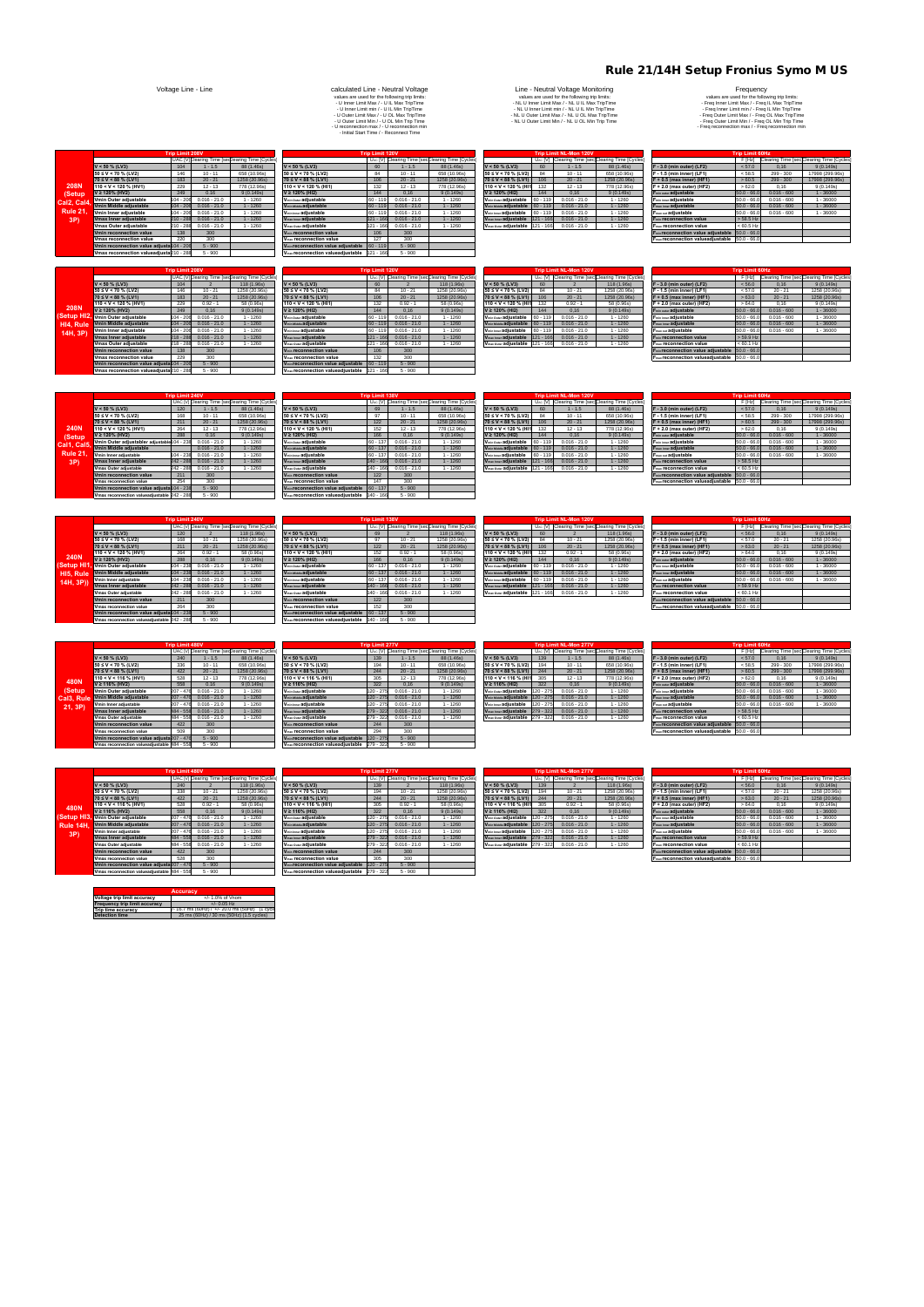

|                                   | Setup 208 V   |                            |                               |                                   | Setup 240 V   |                            |                               |
|-----------------------------------|---------------|----------------------------|-------------------------------|-----------------------------------|---------------|----------------------------|-------------------------------|
|                                   | $U_{AC}$ [V]  | <b>Clearing Time [sec]</b> | <b>Clearing Time [Cycles]</b> |                                   | $U_{AC}$ [V]  | <b>Clearing Time [sec]</b> | <b>Clearing Time [Cycles]</b> |
| $V < 50\%$                        | 104           | 0.16                       | 9                             | $V < 50\%$                        | 120           | 0.16                       | 9                             |
| $50 \le V < 88 \%$                | 183           | 2                          | 118                           | $50 \le V < 88 \%$                | 211           | $\overline{2}$             | 118                           |
| $110 < V < 120 \%$                | 229           |                            | 58                            | $110 < V < 120 \%$                | 264           |                            | 58                            |
| $V \ge 120 \%$                    | 249           | 0.16                       | 9                             | $V \ge 120 \%$                    | 288           | 0.16                       | 9                             |
| V <sub>min inner</sub> adjustable | $104 - 198$   | $0.016 - 21.0$             | $1 - 1260$                    | V <sub>min inner</sub> adjustable | $104 - 228$   | $0.016 - 21.0$             | $1 - 1260$                    |
| V <sub>max inner</sub> adjustable | $218 - 288$   | $0.016 - 21.0$             | $1 - 1260$                    | V <sub>max inner</sub> adjustable | $252 - 288$   | $0.016 - 21.0$             | $1 - 1260$                    |
| V <sub>max outer</sub> adjustable | $218 - 288$   | $0.016 - 4.25$             | $1 - 255$                     | V <sub>max outer</sub> adjustable | 252 - 288     | $0.016 - 4.25$             | $1 - 255$                     |
| V <sub>min outer</sub> adjustable | $104 - 198$   | $0.016 - 4.25$             | $1 - 255$                     | V <sub>min outer</sub> adjustable | $104 - 228$   | $0.016 - 4.25$             | $1 - 255$                     |
|                                   |               |                            |                               |                                   |               |                            |                               |
|                                   | F[Hz]         | <b>Clearing Time [sec]</b> | <b>Clearing Time [Cycles]</b> |                                   | F[Hz]         | <b>Clearing Time [sec]</b> | <b>Clearing Time [Cycles]</b> |
| $F + 0.5$ (max inner)             | >60.5         | 0.16                       | 9                             | $F + 0.5$ (max inner)             | >60.5         | 0.16                       |                               |
| $F + 2.0$ (max outer)             | >62.0         | 0.16                       | 9                             | $F + 2.0$ (max outer)             | >62.0         | 0.16                       | 9                             |
| $F - 0.7$ (min inner)             | < 59.3        | 0.16                       | 9                             | $F - 0.7$ (min inner)             | < 59.3        | 0.16                       | 9                             |
| $F - 3.0$ (min outer)             | < 57.0        | 0.16                       | 9                             | $F - 3.0$ (min outer)             | < 57.0        | 0.16                       | 9                             |
| F <sub>min inner</sub> adjustable | $50.0 - 66.0$ | $0.016 - 600$              | 1 - 36000                     | F <sub>min inner</sub> adjustable | $50.0 - 66.0$ | $0.016 - 600$              | $-36000$                      |
| F <sub>max inner</sub> adjustable | $50.0 - 66.0$ | $0.016 - 600$              | $1 - 36000$                   | F <sub>max inner</sub> adjustable | $50.0 - 66.0$ | $0.016 - 600$              | $1 - 36000$                   |
| $F_{min\ outer}$ adjustable       | $50.0 - 66.0$ | $0.016 - 600$              | 1 - 36000                     | $F_{\text{min outer}}$ adjustable | $50.0 - 66.0$ | $0.016 - 600$              | $1 - 36000$                   |
| F <sub>max outer</sub> adjustable | $50.0 - 66.0$ | $0.016 - 600$              | $1 - 36000$                   | F <sub>max outer</sub> adjustable | $50.0 - 66.0$ | $0.016 - 600$              | $1 - 36000$                   |
|                                   |               |                            |                               |                                   |               |                            |                               |

|                                   | Setup 220 V   |                            |                               | Setup 50 Hz                       |               |                            |                               |  |  |  |  |
|-----------------------------------|---------------|----------------------------|-------------------------------|-----------------------------------|---------------|----------------------------|-------------------------------|--|--|--|--|
|                                   | $U_{AC}$ [V]  | <b>Clearing Time [sec]</b> | <b>Clearing Time [Cycles]</b> |                                   | $U_{AC}$ [V]  | <b>Clearing Time [sec]</b> | <b>Clearing Time [Cycles]</b> |  |  |  |  |
| $V < 50\%$                        | 110           | 0.16                       | 9                             | $V < 50\%$                        | 110           | 0.16                       | 8                             |  |  |  |  |
| $50 \le V < 88 \%$                | 194           | 2                          | 118                           | $50 \le V < 88 \%$                | 194           | 2                          | 100                           |  |  |  |  |
| 110 < V < 120 %                   | 242           |                            | 58                            | 110 < V < 120 %                   | 242           |                            | 50                            |  |  |  |  |
| $V \ge 120 \%$                    | 264           | 0.16                       | 9                             | $V \ge 120 \%$                    | 264           | 0.16                       | 8                             |  |  |  |  |
| V <sub>min inner</sub> adjustable | $104 - 209$   | $0.016 - 21.0$             | $1 - 1260$                    | V <sub>min inner</sub> adjustable | $104 - 209$   | $0.016 - 21.0$             | $1 - 1050$                    |  |  |  |  |
| V <sub>max inner</sub> adjustable | 231 - 288     | $0.016 - 21.0$             | $1 - 1260$                    | V <sub>max inner</sub> adjustable | $231 - 288$   | $0.016 - 21.0$             | $1 - 1050$                    |  |  |  |  |
| V <sub>max outer</sub> adjustable | $231 - 288$   | $0.016 - 4.25$             | $1 - 255$                     | V <sub>max outer</sub> adjustable | $231 - 288$   | $0.016 - 4.25$             | $1 - 212$                     |  |  |  |  |
| V <sub>min outer</sub> adjustable | $104 - 209$   | $0.016 - 4.25$             | $1 - 255$                     | V <sub>min outer</sub> adjustable | $104 - 209$   | $0.016 - 4.25$             | $1 - 212$                     |  |  |  |  |
|                                   |               |                            |                               |                                   |               |                            |                               |  |  |  |  |
|                                   | F[Hz]         | <b>Clearing Time [sec]</b> | <b>Clearing Time [Cycles]</b> |                                   | F[Hz]         | <b>Clearing Time [sec]</b> | <b>Clearing Time [Cycles]</b> |  |  |  |  |
| $F + 0.5$ (max inner)             | >60.5         | 0.16                       | 9                             | $F + 0.5$ (max inner)             | > 50.5        | 0.16                       | 8                             |  |  |  |  |
| $F + 2.0$ (max outer)             | >62.0         | 0.16                       | 9                             | $F + 5.0$ (max outer)             | > 55.0        | 0.16                       | 8                             |  |  |  |  |
| F - 0.7 (min inner)               | < 59.3        | 0.16                       | 9                             | F - 2.0 (min inner)               | < 48.0        | 0.16                       | 8                             |  |  |  |  |
| $F - 3.0$ (min outer)             | < 57.0        | 0.16                       | 9                             | $F - 5.0$ (min outer)             | < 45.0        | 0.16                       | 8                             |  |  |  |  |
| F <sub>min inner</sub> adjustable | $50.0 - 66.0$ | $0.016 - 600$              | $-36000$                      | F <sub>min inner</sub> adjustable | $45.0 - 55.0$ | $0.020 - 600$              | $1 - 30000$                   |  |  |  |  |
| F <sub>max inner</sub> adjustable | $50.0 - 66.0$ | $0.016 - 600$              | $1 - 36000$                   | F <sub>max inner</sub> adjustable | $45.0 - 55.0$ | $0.020 - 600$              | $1 - 30000$                   |  |  |  |  |
| F <sub>min outer</sub> adjustable | $50.0 - 66.0$ | $0.016 - 600$              | $-36000$                      | F <sub>min outer</sub> adjustable | $45.0 - 55.0$ | $0.020 - 600$              | $1 - 30000$                   |  |  |  |  |
| F <sub>max outer</sub> adjustable | $50.0 - 66.0$ | $0.016 - 600$              | $1 - 36000$                   | $F_{\text{max outer}}$ adjustable | $45.0 - 55.0$ | $0.020 - 600$              | $1 - 30000$                   |  |  |  |  |
|                                   |               |                            |                               |                                   |               |                            |                               |  |  |  |  |

|                                   | Trip Limits NL-Mon (120 V) |                            |                               | Trip Limits NL-Mon (127 V)        |              |                            |                               |  |  |  |
|-----------------------------------|----------------------------|----------------------------|-------------------------------|-----------------------------------|--------------|----------------------------|-------------------------------|--|--|--|
|                                   | $U_{AC}$ [V]               | <b>Clearing Time [sec]</b> | <b>Clearing Time [Cycles]</b> |                                   | $U_{AC}$ [V] | <b>Clearing Time [sec]</b> | <b>Clearing Time [Cycles]</b> |  |  |  |
| $V < 50\%$                        | 60                         | 0.16                       |                               | V < 50%                           | 64           | 0.16                       | 9 (60Hz) / 8 (50Hz)           |  |  |  |
| $50 \le V < 88 \%$                | 106                        |                            | 118                           | $50 \leq V < 88 \%$               | 112          |                            | 118 (60Hz) / 100 (50Hz)       |  |  |  |
| $110 < V < 120 \%$                | 132                        |                            | 58                            | $110 < V < 120$ %                 | 139          |                            | 58 (60Hz) / 50 (50Hz)         |  |  |  |
| $V \ge 120 \%$                    | 144                        | 0.16                       |                               | $V \ge 120 \%$                    | 152          | 0.16                       | 9 (60Hz) / 8 (50Hz)           |  |  |  |
| V <sub>min inner</sub> adjustable | $60 - 114$                 | $0.016 - 21.0$             | $1 - 1260$                    | $V_{min inner}$ adjustable        | $60 - 121$   | $0.016 - 21.0$             | 1 - 1260 / 1050 (50Hz)        |  |  |  |
| V <sub>max inner</sub> adjustable | $126 - 152$                | $0.016 - 21.0$             | $1 - 1260$                    | $V_{\text{max inner}}$ adjustable | $133 - 152$  | $0.016 - 21.0$             | 1 - 1260 / 1050 (50Hz)        |  |  |  |
| V <sub>max outer</sub> adjustable | $126 - 152$                | $0.016 - 4.25$             | $-255$                        | V <sub>max outer</sub> adjustable | $133 - 152$  | $0.016 - 4.25$             | $-255/212(50Hz)$              |  |  |  |
| V <sub>min outer</sub> adjustable | $60 - 114$                 | $0.016 - 4.25$             | $1 - 255$                     | V <sub>min outer</sub> adjustable | $60 - 121$   | $0.016 - 4.25$             | $-255/212(50Hz)$              |  |  |  |

| <b>Accuracy</b>                                                   |                                                         |  |  |  |  |  |
|-------------------------------------------------------------------|---------------------------------------------------------|--|--|--|--|--|
| $+/- 1.0\%$ of Vnom<br>Voltage trip limit accuracy                |                                                         |  |  |  |  |  |
| Frequency trip limit accuracy                                     | $+/- 0.05$ Hz                                           |  |  |  |  |  |
| Trip time accuracy                                                | $+/- 16.7$ ms (60Hz) / ' $+/- 20.0$ ms (50Hz) (1 cycle) |  |  |  |  |  |
| 25 ms (60Hz) / 30 ms (50Hz) (1.5 cycles)<br><b>Detection time</b> |                                                         |  |  |  |  |  |
|                                                                   |                                                         |  |  |  |  |  |

|                                                       | <b>Reconnection 60 Hz Setups</b> | <b>Reconnection 50 Hz Setups</b>            |                         |  |  |
|-------------------------------------------------------|----------------------------------|---------------------------------------------|-------------------------|--|--|
| <b>Reconnection Time</b>                              | 300 s                            | <b>Reconnection Time</b>                    | 300 s                   |  |  |
| <b>Reconnection Time adjustable</b>                   | $5 - 900 s$                      | <b>Reconnection Time adjustable</b>         | $5 - 900 s$             |  |  |
| $F_{\text{max}}$ reconnect value                      | $< 60.5$ Hz                      | $F_{\text{max}}$ reconnect value            | $< 50.5$ Hz             |  |  |
| $F_{\min}$ reconnect value                            | $>$ 59.3Hz                       | $F_{min}$ reconnect value                   | $>48.0$ Hz              |  |  |
| V <sub>min</sub> reconnect value                      | V > 88%                          | V <sub>min</sub> reconnect value            | V > 88%                 |  |  |
| $V_{\text{max}}$ reconnect value                      | $V < 106\%$                      | $V_{\text{max}}$ reconnect value            | V < 106%                |  |  |
| $F_{min}$ reconnect value adjustable                  | $50.0 - 66.0$                    | F <sub>min</sub> reconnect value adjustable | $45.0 - 55.0$           |  |  |
| $F_{\text{max}}$ reconnect value adjustable           | $50.0 - 66.0$                    | $F_{\text{max}}$ reconnect value adjustable | $45.0 - 55.0$           |  |  |
| V <sub>min</sub> reconnect value adjustable           | $V > 50\% - V > 95\%$            | V <sub>min</sub> reconnect value adjustable | $V > 50\% - V > 95\%$   |  |  |
| $V_{\text{max}}$ reconnect value adjustable           | $V < 101\% - V < 120\%$          | V <sub>max</sub> reconnect value adjustable | $V < 101\% - V < 120\%$ |  |  |
| F <sub>max</sub> reconnect value (only für HI1 setup) | $< 60.1$ Hz                      |                                             |                         |  |  |
| F <sub>min</sub> reconnect value (only für HI1 setup) | $>$ 59.9Hz                       |                                             |                         |  |  |
| V <sub>max</sub> reconnect value (only für HI1 setup) | V < 110%                         |                                             |                         |  |  |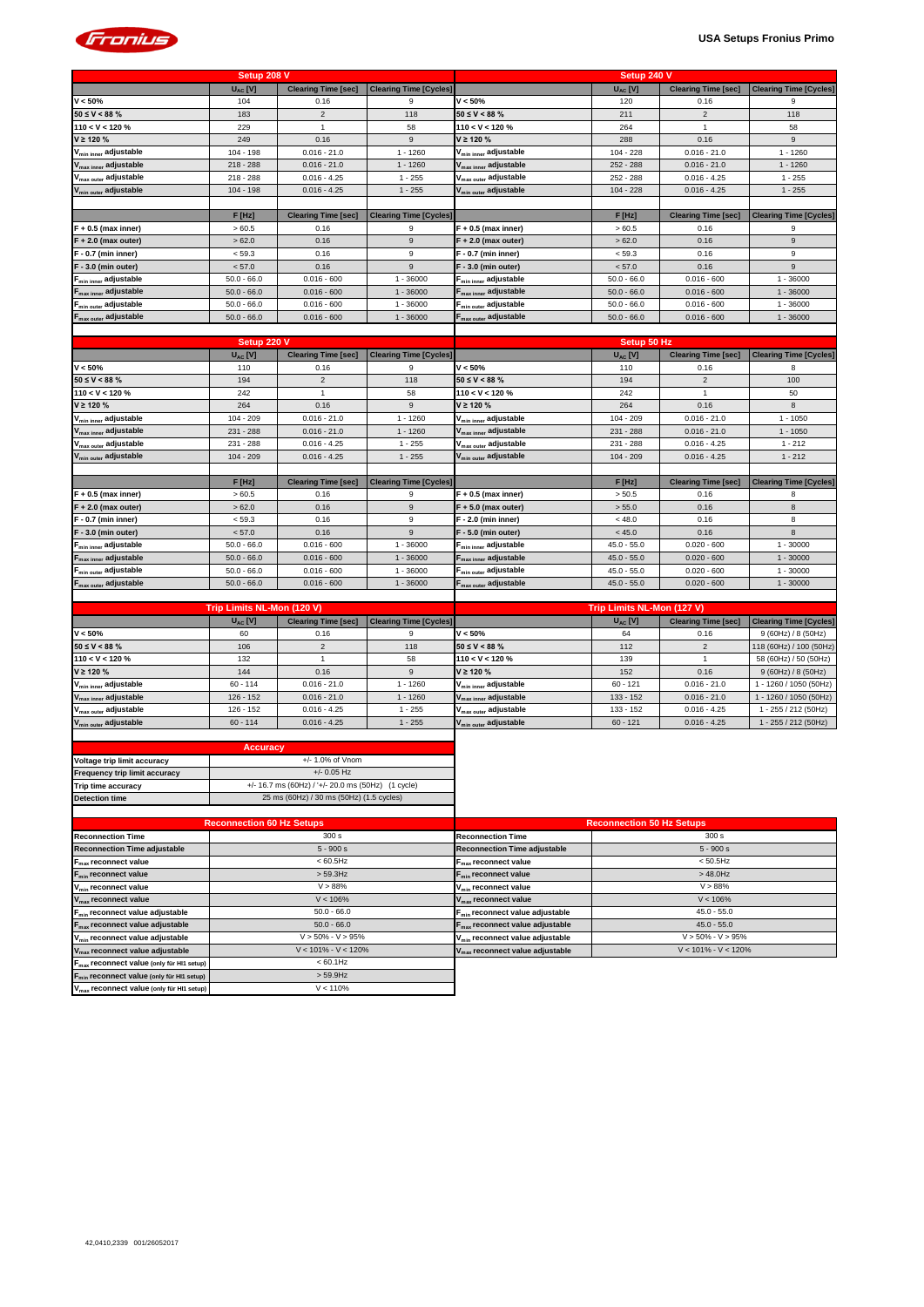

| Setup 240 V (CAL1; CAL5; Rule21 240V 1P)                                                                                                                                                                                                                             |               |                            |                               |                                                                                                                                | Setup 208 V (CAL2; CAL4; Rule 21 208V 1P) |                            |                               |
|----------------------------------------------------------------------------------------------------------------------------------------------------------------------------------------------------------------------------------------------------------------------|---------------|----------------------------|-------------------------------|--------------------------------------------------------------------------------------------------------------------------------|-------------------------------------------|----------------------------|-------------------------------|
|                                                                                                                                                                                                                                                                      | $U_{AC}$ [V]  | <b>Clearing Time [sec]</b> | <b>Clearing Time [Cycles]</b> |                                                                                                                                | $U_{AC}$ [V]                              | <b>Clearing Time [sec]</b> | <b>Clearing Time [Cycles]</b> |
| $V < 50\%$ (LV3)                                                                                                                                                                                                                                                     | 120           | $1 - 1,5$                  | 88 (1.46s)                    | $V < 50\%$ (LV3)                                                                                                               | 104                                       | $1 - 1,5$                  | 88 (1.46s)                    |
| $50 \le V < 70$ % (LV2)                                                                                                                                                                                                                                              | 168           | $10 - 11$                  | 658 (10.96s)                  | $50 \le V < 70$ % (LV2)                                                                                                        | 146                                       | $10 - 11$                  | 658 (10.96s)                  |
| $70 \le V < 88$ % (LV1)                                                                                                                                                                                                                                              | 211           | $20 - 21$                  | 1258 (20.96s)                 | $70 ≤ V < 88 %$ (LV1)                                                                                                          | 183                                       | $20 - 21$                  | 1258 (20.96s)                 |
| $110 < V < 120$ % (HV1)                                                                                                                                                                                                                                              | 264           | $12 - 13$                  | 778 (12.96s)                  | $110 < V < 120 \%$ (HV1)                                                                                                       | 229                                       | $12 - 13$                  | 778 (12.96s)                  |
| $V \ge 120 \%$ (HV2)                                                                                                                                                                                                                                                 | 288           | 0.16                       | 9(0.149s)                     | V ≥ 120 % (HV2)                                                                                                                | 249                                       | 0.16                       | 9(0.149s)                     |
| V <sub>min inner</sub> adjustable (LV1)                                                                                                                                                                                                                              | $104 - 228$   | $0.016 - 21.0$             | $1 - 1260$                    | V <sub>min inner</sub> adjustable (LV1)                                                                                        | $104 - 198$                               | $0.016 - 21.0$             | $1 - 1260$                    |
| V <sub>max inner</sub> adjustable (HV1)                                                                                                                                                                                                                              | 252 - 288     | $0.016 - 21.0$             | $1 - 1260$                    | V <sub>max inner</sub> adjustable (HV1)                                                                                        | $218 - 288$                               | $0.016 - 21.0$             | $1 - 1260$                    |
| V <sub>min middle</sub> adjustable (LV2)                                                                                                                                                                                                                             | $104 - 228$   | $0.016 - 21.0$             | $1 - 1260$                    | V <sub>min middle</sub> adjustable (LV2)                                                                                       | $104 - 198$                               | $0.016 - 21.0$             | $1 - 1260$                    |
| V <sub>max outer</sub> adjustable (HV2)                                                                                                                                                                                                                              | 252 - 288     | $0.016 - 4.25$             | $1 - 255$                     | V <sub>max outer</sub> adjustable (HV2)                                                                                        | $218 - 288$                               | $0.016 - 4.25$             | $1 - 255$                     |
| V <sub>min outer</sub> adjustable (LV3)                                                                                                                                                                                                                              | $104 - 228$   | $0.016 - 4.25$             | $1 - 255$                     | V <sub>min outer</sub> adjustable (LV3)                                                                                        | $104 - 198$                               | $0.016 - 4.25$             | $1 - 255$                     |
|                                                                                                                                                                                                                                                                      |               |                            |                               |                                                                                                                                |                                           |                            |                               |
|                                                                                                                                                                                                                                                                      | $F$ [Hz]      | <b>Clearing Time [sec]</b> | <b>Clearing Time [Cycles]</b> |                                                                                                                                | $F$ [Hz]                                  | <b>Clearing Time [sec]</b> | <b>Clearing Time [Cycles]</b> |
| 60.5 <f<=62.0 (hf1)<="" (max="" inner)="" th=""><td>60.5</td><td><math>299 - 300</math></td><td>17998 (299.96s)</td><th>60.5<f<=62.0 (hf1)<="" (max="" inner)="" th=""><td>60.5</td><td><math>299 - 300</math></td><td>17998 (299.96s)</td></f<=62.0></th></f<=62.0> | 60.5          | $299 - 300$                | 17998 (299.96s)               | 60.5 <f<=62.0 (hf1)<="" (max="" inner)="" th=""><td>60.5</td><td><math>299 - 300</math></td><td>17998 (299.96s)</td></f<=62.0> | 60.5                                      | $299 - 300$                | 17998 (299.96s)               |
| $f > 62.0$ (max outer) (HF2)                                                                                                                                                                                                                                         | 62.0          | 0.16                       | 9(0.149s)                     | $f > 62.0$ (max outer) (HF2)                                                                                                   | 62.0                                      | 0.16                       | 9(0.149s)                     |
| 57.0 <f<=58.5 (lf1)<="" (min="" inner)="" th=""><td>58.5</td><td><math>299 - 300</math></td><td>17998 (299.96s)</td><th>57.0<f<=58.5 (lf1)<="" (min="" inner)="" th=""><td>58.5</td><td><math>299 - 300</math></td><td>17998 (299.96s)</td></f<=58.5></th></f<=58.5> | 58.5          | $299 - 300$                | 17998 (299.96s)               | 57.0 <f<=58.5 (lf1)<="" (min="" inner)="" th=""><td>58.5</td><td><math>299 - 300</math></td><td>17998 (299.96s)</td></f<=58.5> | 58.5                                      | $299 - 300$                | 17998 (299.96s)               |
| $f$ <= 57.0 (min outer) (LF2)                                                                                                                                                                                                                                        | 57.0          | 0.16                       | 9(0.149s)                     | f<=57.0 (min outer) (LF2)                                                                                                      | 57.0                                      | 0.16                       | 9(0.149s)                     |
| $F_{min inner}$ adjustable (LF1)                                                                                                                                                                                                                                     | $50.0 - 66.0$ | $0.016 - 600$              | $1 - 36000$                   | F <sub>min inner</sub> adjustable (LF1)                                                                                        | $50.0 - 66.0$                             | $0.016 - 600$              | $1 - 36000$                   |
| F <sub>max inner</sub> adjustable (HF1)                                                                                                                                                                                                                              | $50.0 - 66.0$ | $0.016 - 600$              | $1 - 36000$                   | $F_{\text{max inner}}$ adjustable (HF1)                                                                                        | $50.0 - 66.0$                             | $0.016 - 600$              | $1 - 36000$                   |
| F <sub>min outer</sub> adjustable (LF2)                                                                                                                                                                                                                              | $50.0 - 66.0$ | $0.016 - 600$              | $-36000$                      | <b>F<sub>min outer</sub> adjustable (LF2)</b>                                                                                  | $50.0 - 66.0$                             | $0.016 - 600$              | $1 - 36000$                   |
| F <sub>max outer</sub> adjustable (HF2)                                                                                                                                                                                                                              | $50.0 - 66.0$ | $0.016 - 600$              | $1 - 36000$                   | F <sub>max outer</sub> adjustable (HF2)                                                                                        | $50.0 - 66.0$                             | $0.016 - 600$              | $1 - 36000$                   |

| Setup 240 V (HI1; HI5; Rule14H 240V 1P)                                                                                                                                                                                                                        |               |                            | Setup 208 V (HI2; HI4; Rule 14H 1P) |                                                                                                                             |               |                            |                               |
|----------------------------------------------------------------------------------------------------------------------------------------------------------------------------------------------------------------------------------------------------------------|---------------|----------------------------|-------------------------------------|-----------------------------------------------------------------------------------------------------------------------------|---------------|----------------------------|-------------------------------|
|                                                                                                                                                                                                                                                                | $U_{AC}$ [V]  | <b>Clearing Time [sec]</b> | <b>Clearing Time [Cycles]</b>       |                                                                                                                             | $U_{AC}$ [V]  | <b>Clearing Time [sec]</b> | <b>Clearing Time [Cycles]</b> |
| $V < 50\%$ (UVR3)                                                                                                                                                                                                                                              | 120           | 2.0                        | 118 (1.96s)                         | $V < 50\%$ (UVR3)                                                                                                           | 104           | 2.0                        | 118 (1.96s)                   |
| $50 \le V < 70$ % (UVR2)                                                                                                                                                                                                                                       | 168           | $10 - 21$                  | 1258 (20.96s)                       | $150 \le V < 70$ % (UVR2)                                                                                                   | 146           | $10 - 21$                  | 1258 (20.96s)                 |
| 70 ≤ V < 88 % (UVR1)                                                                                                                                                                                                                                           | 211           | $20 - 21$                  | 1258 (20.96s)                       | $70 \le V < 88 \%$ (UVR1)                                                                                                   | 183           | $20 - 21$                  | 1258 (20.96s)                 |
| $110 < V < 120$ % (OVR1)                                                                                                                                                                                                                                       | 264           | $0.92 - 1$                 | 58 (0.96s)                          | $110 < V < 120$ % (OVR1)                                                                                                    | 229           | $0.92 - 1$                 | 58 (0.96s)                    |
| $V \ge 120 \%$ (OVR2)                                                                                                                                                                                                                                          | 288           | 0.16                       | 9(0.149s)                           | $V$ ≥ 120 % (OVR2)                                                                                                          | 249           | 0.16                       | 9(0.149s)                     |
| V <sub>min inner</sub> adjustable (UVR1)                                                                                                                                                                                                                       | $104 - 228$   | $0.016 - 21.0$             | $1 - 1260$                          | V <sub>min inner</sub> adjustable (UVR1)                                                                                    | $104 - 198$   | $0.016 - 21.0$             | $1 - 1260$                    |
| V <sub>max inner</sub> adjustable (OVR1)                                                                                                                                                                                                                       | 252 - 288     | $0.016 - 21.0$             | $1 - 1260$                          | V <sub>max inner</sub> adjustable (OVR1)                                                                                    | $218 - 288$   | $0.016 - 21.0$             | $1 - 1260$                    |
| V <sub>min middle</sub> adjustable (UVR2)                                                                                                                                                                                                                      | $104 - 228$   | $0.016 - 21.0$             | $1 - 1260$                          | V <sub>min middle</sub> adjustable (UVR2)                                                                                   | $104 - 198$   | $0.016 - 21.0$             | $1 - 1260$                    |
| V <sub>max outer</sub> adjustable (OVR2)                                                                                                                                                                                                                       | 252 - 288     | $0.016 - 4.25$             | $1 - 255$                           | V <sub>max outer</sub> adjustable (OVR2)                                                                                    | $218 - 288$   | $0.016 - 4.25$             | $1 - 255$                     |
| V <sub>min outer</sub> adjustable (UVR3)                                                                                                                                                                                                                       | $104 - 228$   | $0.016 - 4.25$             | $1 - 255$                           | V <sub>min outer</sub> adjustable (UVR3)                                                                                    | $104 - 198$   | $0.016 - 4.25$             | $1 - 255$                     |
|                                                                                                                                                                                                                                                                |               |                            |                                     |                                                                                                                             |               |                            |                               |
|                                                                                                                                                                                                                                                                | F[Hz]         | <b>Clearing Time [sec]</b> | <b>Clearing Time [Cycles]</b>       |                                                                                                                             | F[Hz]         | <b>Clearing Time [sec]</b> | <b>Clearing Time [Cycles]</b> |
| 63.0 <f<=64.0 (max="" (ofr1)<="" inner)="" td=""><td>63.0</td><td><math>20 - 21</math></td><td>1258 (20.96s)</td><td>63.0<f<=64.0 (max="" (ofr1)<="" inner)="" td=""><td>63.0</td><td><math>20 - 21</math></td><td>1258 (20.96s)</td></f<=64.0></td></f<=64.0> | 63.0          | $20 - 21$                  | 1258 (20.96s)                       | 63.0 <f<=64.0 (max="" (ofr1)<="" inner)="" td=""><td>63.0</td><td><math>20 - 21</math></td><td>1258 (20.96s)</td></f<=64.0> | 63.0          | $20 - 21$                  | 1258 (20.96s)                 |
| >64.0 (max outer) (OFR2)                                                                                                                                                                                                                                       | 64.0          | 0.16                       | 9(0.149s)                           | $f > 64.0$ (max outer) (OFR2)                                                                                               | 64.0          | 0.16                       | 9(0.149s)                     |
| 56.0 <f<=57.0 (min="" (ufr1)<="" inner)="" td=""><td>57.0</td><td><math>20 - 21</math></td><td>1258 (20.96s)</td><td>56.0<f<=57.0 (min="" (ufr1)<="" inner)="" td=""><td>57.0</td><td><math>20 - 21</math></td><td>1258 (20.96s)</td></f<=57.0></td></f<=57.0> | 57.0          | $20 - 21$                  | 1258 (20.96s)                       | 56.0 <f<=57.0 (min="" (ufr1)<="" inner)="" td=""><td>57.0</td><td><math>20 - 21</math></td><td>1258 (20.96s)</td></f<=57.0> | 57.0          | $20 - 21$                  | 1258 (20.96s)                 |
| f<=56.0 (min outer) (UFR2)                                                                                                                                                                                                                                     | 56.0          | 0.16                       | 9(0.149s)                           | $f \le 56.0$ (min outer) (UFR2)                                                                                             | 56.0          | 0.16                       | 9(0.149s)                     |
| F <sub>min inner</sub> adjustable (UFR1)                                                                                                                                                                                                                       | $50.0 - 66.0$ | $0.016 - 600$              | $1 - 36000$                         | F <sub>min inner</sub> adjustable (UFR1)                                                                                    | $50.0 - 66.0$ | $0.016 - 600$              | $1 - 36000$                   |
| F <sub>max inner</sub> adjustable (OFR1)                                                                                                                                                                                                                       | $50.0 - 66.0$ | $0.016 - 600$              | $1 - 36000$                         | F <sub>max inner</sub> adjustable (OFR1)                                                                                    | $50.0 - 66.0$ | $0.016 - 600$              | $1 - 36000$                   |
| F <sub>min outer</sub> adjustable (UFR2)                                                                                                                                                                                                                       | $50.0 - 66.0$ | $0.016 - 600$              | $1 - 36000$                         | F <sub>min outer</sub> adjustable (UFR2)                                                                                    | $50.0 - 66.0$ | $0.016 - 600$              | $1 - 36000$                   |
| F <sub>max outer</sub> adjustable (OFR2)                                                                                                                                                                                                                       | $50.0 - 66.0$ | $0.016 - 600$              | $1 - 36000$                         | F <sub>max outer</sub> adjustable (OFR2)                                                                                    | $50.0 - 66.0$ | $0.016 - 600$              | $1 - 36000$                   |

| Trip Limits NL-Mon (120 V) (Setup CAL1; CAL2) |              |                            | Trip Limits NL-Mon (120 V) (Setup HI1; HI2) |                                           |              |                            |                               |
|-----------------------------------------------|--------------|----------------------------|---------------------------------------------|-------------------------------------------|--------------|----------------------------|-------------------------------|
|                                               | $U_{AC}$ [V] | <b>Clearing Time [sec]</b> | <b>Clearing Time [Cycles]</b>               |                                           | $U_{AC}$ [V] | <b>Clearing Time [sec]</b> | <b>Clearing Time [Cycles]</b> |
| $V < 50\%$ (LV3)                              | 60           | 1 - 1,5                    | 88 (1.46s)                                  | $V < 50\%$ (UVR3)                         | 60           | 2.0                        | 118 (1.96s)                   |
| $50 \le V < 70$ % (LV2)                       | 84           | $10 - 11$                  | 658 (10.96s)                                | $ 50 \le V < 70$ % (UVR2)                 | 84           | $10 - 21$                  | 1258 (20.96s)                 |
| $70 \le V < 88 \%$ (LV1)                      | 106          | $20 - 21$                  | 1258 (20.96s)                               | $70 \le V < 88 \%$ (UVR1)                 | 106          | $20 - 21$                  | 1258 (20.96s)                 |
| $110 < V < 120$ % (HV1)                       | 132          | $12 - 13$                  | 778 (12.96s)                                | $110 < V < 120$ % (OVR1)                  | 132          | $0.92 - 1$                 | 58 (0.96s)                    |
| $V \ge 120 \%$ (HV2)                          | 144          | 0.16                       | 9(0.149s)                                   | $V \ge 120 \%$ (OVR2)                     | 144          | 0.16                       | 9 (0.149s)                    |
| $V_{min inner}$ adjustable (LV1)              | $60 - 114$   | $0.016 - 21.0$             | $1 - 1260$                                  | V <sub>min inner</sub> adjustable (UVR1)  | $60 - 114$   | $0.016 - 21.0$             | $1 - 1260$                    |
| $V_{\text{max inner}}$ adjustable (HV1)       | 126 - 152    | $0.016 - 21.0$             | 1 - 1260                                    | V <sub>max inner</sub> adjustable (OVR1)  | 126 - 152    | $0.016 - 21.0$             | $1 - 1260$                    |
| V <sub>min middle</sub> adjustable (LV2)      | $60 - 114$   | $0.016 - 21.0$             | $1 - 1260$                                  | V <sub>min middle</sub> adjustable (UVR2) | $60 - 114$   | $0.016 - 21.0$             | $1 - 1260$                    |
| V <sub>max outer</sub> adjustable (HV2)       | 126 - 152    | $0.016 - 4.25$             | $-255$                                      | V <sub>max outer</sub> adjustable (OVR2)  | 126 - 152    | $0.016 - 4.25$             | $1 - 255$                     |
| V <sub>min outer</sub> adjustable (LV3)       | $60 - 114$   | $0.016 - 4.25$             | $1 - 255$                                   | V <sub>min outer</sub> adjustable (UVR3)  | $60 - 114$   | $0.016 - 4.25$             | $1 - 255$                     |

| <b>Accuracy</b>                      |                                |  |  |  |  |
|--------------------------------------|--------------------------------|--|--|--|--|
| Voltage trip limit accuracy          | $+/- 1.0\%$ of Vnom            |  |  |  |  |
| <b>Frequency trip limit accuracy</b> | $+/- 0.05$ Hz                  |  |  |  |  |
| Trip time accuracy                   | $+/- 16.7$ ms (60Hz) (1 cycle) |  |  |  |  |
| <b>Detection time</b>                | 25 ms (60Hz) (1.5 cycles)      |  |  |  |  |

|                                                | <b>Reconnection Setups (Setup CAL1; CAL2; CAL4; CAL5)</b> |                                             | <b>Reconnection Setups (Setup HI1; HI2; HI4; HI5)</b> |  |  |  |
|------------------------------------------------|-----------------------------------------------------------|---------------------------------------------|-------------------------------------------------------|--|--|--|
| <b>Reconnection Time</b>                       | 300 s                                                     | <b>Reconnection Time</b>                    | 300 s                                                 |  |  |  |
| <b>Reconnection Time adjustable</b>            | $5 - 900 s$                                               | <b>Reconnection Time adjustable</b>         | $5 - 900 s$                                           |  |  |  |
| $\mathsf{F}_{\text{max}}$ reconnect value      | $< 60.5$ Hz                                               | $Fmax$ reconnect value                      | $< 60.1$ Hz                                           |  |  |  |
| $F_{min}$ reconnect value                      | $>$ 58.5Hz                                                | $\mathsf{F}_{\min}$ reconnect value         | $>$ 59.9Hz                                            |  |  |  |
| $V_{\min}$ reconnect value                     | V > 88%                                                   | $V_{\min}$ reconnect value                  | V > 88%                                               |  |  |  |
| $V_{\text{max}}$ reconnect value               | $V < 106\%$                                               | $V_{\text{max}}$ reconnect value            | V < 110%                                              |  |  |  |
| $\mathsf{F}_{\min}$ reconnect value adjustable | $50.0 - 66.0$                                             | $F_{min}$ reconnect value adjustable        | $50.0 - 65.0$                                         |  |  |  |
| $F_{\text{max}}$ reconnect value adjustable    | $50.0 - 66.0$                                             | $Fmax$ reconnect value adjustable           | $50.0 - 65.0$                                         |  |  |  |
| $V_{min}$ reconnect value adjustable           | $V > 50\% - V > 95\%$                                     | V <sub>min</sub> reconnect value adjustable | $V > 50\% - V > 95\%$                                 |  |  |  |
| $V_{\text{max}}$ reconnect value adjustable    | $V < 101\% - V < 120\%$                                   | $Vmax$ reconnect value adjustable           | $V < 101\% - V < 120\%$                               |  |  |  |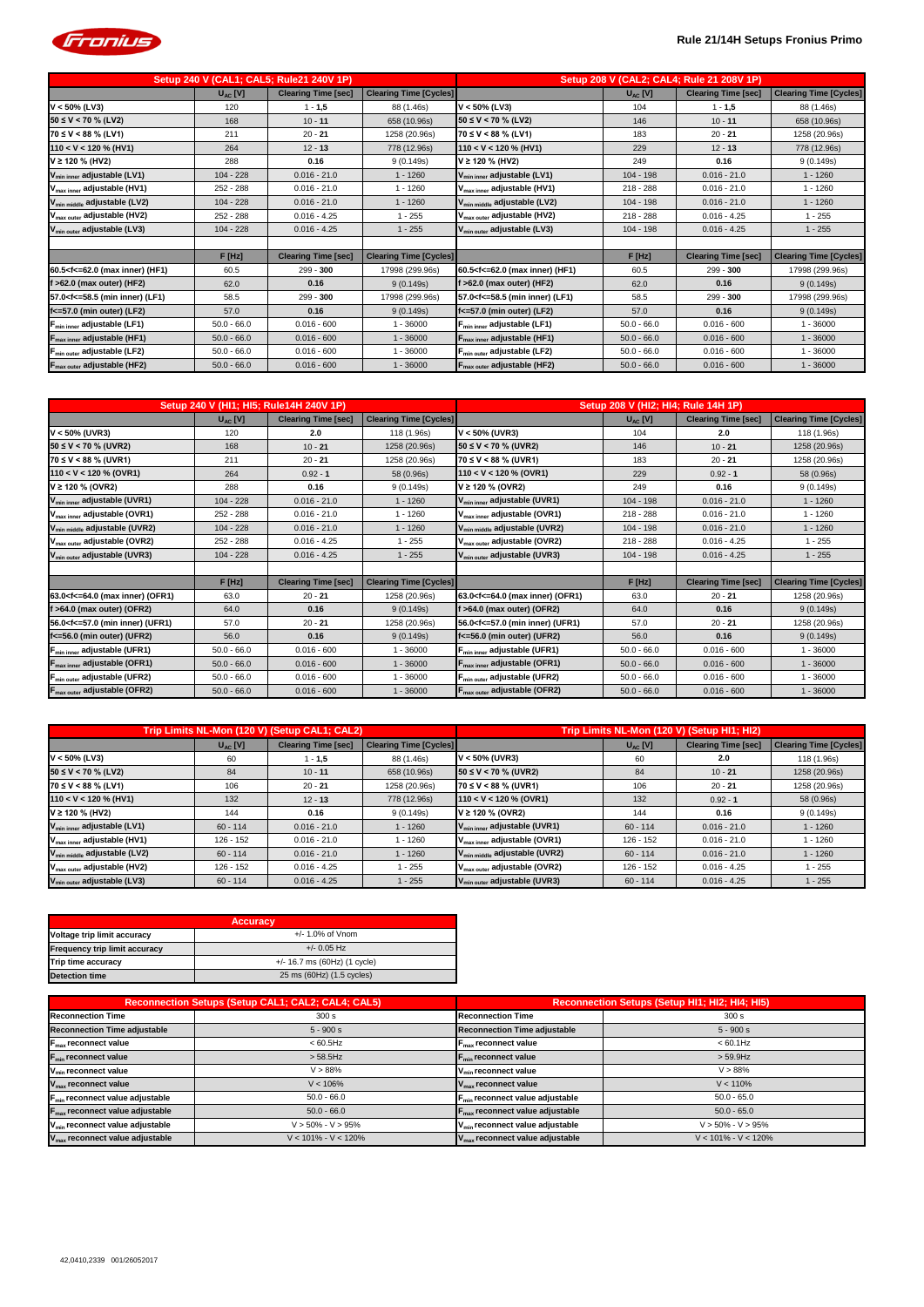## **Special Purpose Utility-Interactive**

This unit has been evaluated according to IEEE1547 and IEEE1574.1 utility interconnection protective functions. When "Special Purpose Utility-Interactive" (SPUI) setup will be activated, the inverter does not comply to these standards anymore because islanding function will be disabled, frequency and voltage depending power reduction will be activated and the frequency and voltage limits will be changed.

Frequency Dependent Power Reduction (FDPR): When the specified grid frequency limit value is exceeded, the effective power is reduced according to a defined gradient.

Voltage Dependent Power Reduction (VDPR): When the specified grid voltage limit value is exceeded, the maximum effective power is reduced. The power is reduced by a specified gradient according to the phase with the highest voltage.

The field adjustable trip points can be set at the PROFI Service Menu. The access code will be provided by Fronius upon request.

**For detailed information ask your national Technical Support team (TSN).**